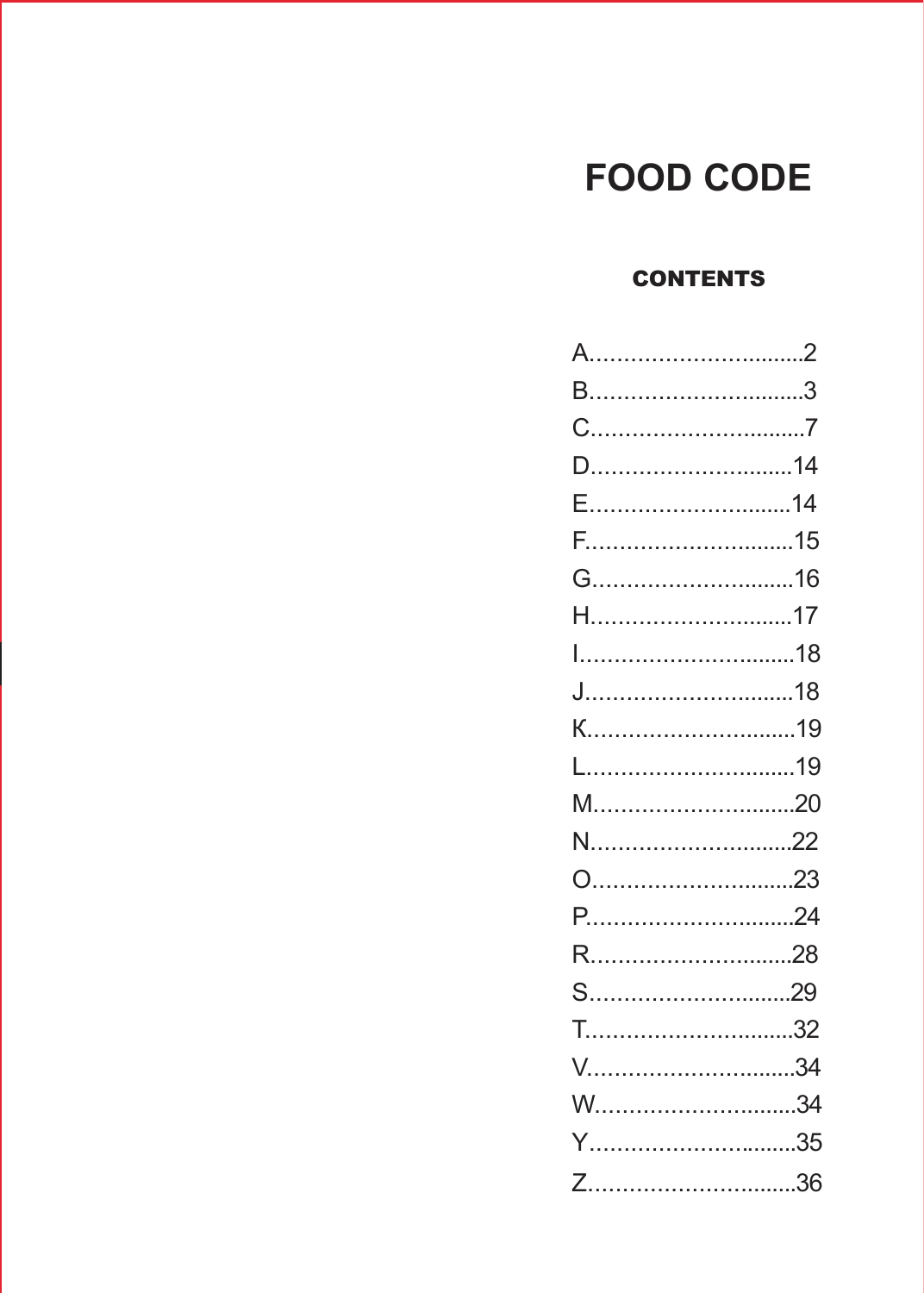|                                       | 7                       |
|---------------------------------------|-------------------------|
|                                       | B                       |
|                                       | C                       |
| 9<br>8                                | D                       |
| 9                                     | E                       |
| 5                                     | F                       |
| 0                                     | G                       |
| 8                                     |                         |
| 0                                     | н                       |
| $\blacksquare$                        | I                       |
| 3                                     | J                       |
| $\overline{\mathbf{4}}$               | K                       |
| 5                                     | L                       |
| $\ddot{\mathbf{6}}$<br>$\overline{7}$ | M                       |
| $\overline{\mathbf{7}}$               | N                       |
| 6                                     |                         |
| 5                                     | $\overline{\textbf{O}}$ |
| 8                                     | P                       |
| 9                                     | $\overline{\mathbf{Q}}$ |
| Ō                                     | R                       |
| $\ddot{\mathbf{1}}$                   | S                       |
| 3                                     |                         |
| 4                                     | т                       |
| 5                                     | Ū                       |
| $\overline{\mathbf{2}}$               | V                       |
| Ö                                     | W                       |
| 6<br>$\ddot{\mathbf{1}}$              | X                       |
| $\ddot{\mathbf{3}}$                   |                         |
| $\overline{\mathbf{2}}$               |                         |
|                                       | Z                       |

| Alfalfa sprouts, raw                            | 159 |
|-------------------------------------------------|-----|
| Alfredo egg noodles, dry mix                    | 818 |
| All Bran cereal                                 | 99  |
| <b>Almonds Nuts</b>                             | 995 |
| Anchovy Fish, canned in oil                     | 20  |
| Angelfood cake                                  | 668 |
| Apple cinnamon cereal                           | 100 |
| Apple jacks cereal                              | 101 |
| Apple juice, bottled or canned                  | 973 |
| Apple juice, concentrate, frozen, undiluted     | 974 |
| Apple juice, frozen, concentrate, diluted       | 975 |
| Apple pie                                       | 66  |
| Apple Pie Filling                               | 987 |
| Apples, dried                                   | 327 |
| Apples, fresh, peeled                           | 326 |
| Apples, fresh, with skin                        | 325 |
| Apples, stewed with added sugar                 | 328 |
| Apples, stewed without added sugar              | 329 |
| Applesauce, canned, sweetened                   | 330 |
| Applesauce, canned, unsweetened                 | 331 |
| Apricots, canned, halves, heavy syrup           | 333 |
| Apricots, canned, halves, juice pack            | 334 |
| Apricots, dried                                 | 335 |
| Apricots, fresh                                 | 332 |
| Artichokes, cooked, drained                     | 160 |
| Asian pears, fresh                              | 336 |
| Asparagus Soup, condensed, canned prep. w. milk | 51  |
| Asparagus, canned, spears, drained              | 163 |
| Asparagus, frozen, cooked, drained              | 162 |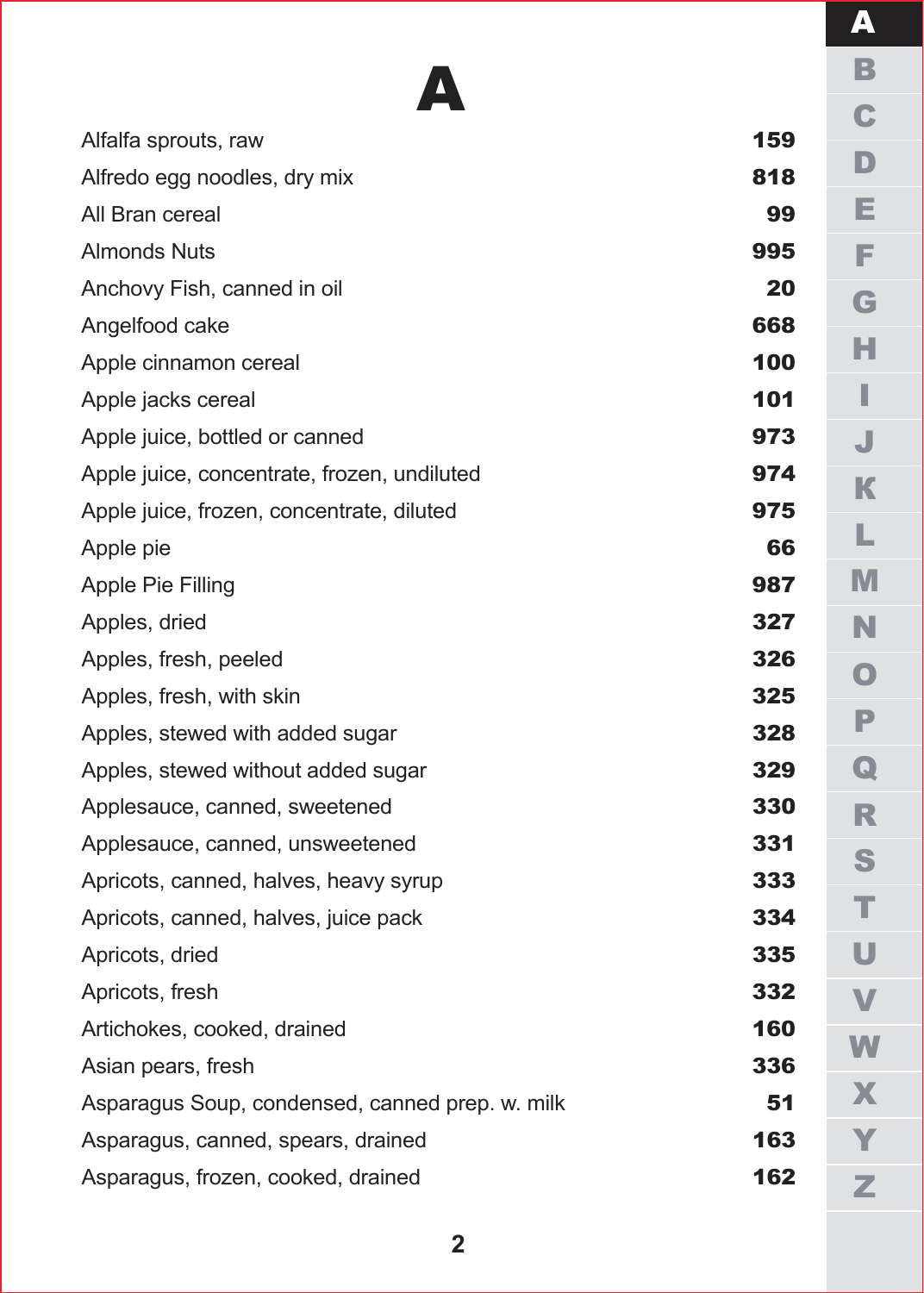Asparagus, raw, cooked, drained Avocados, fresh, without skin & pit

B

9 2 5

| Bacon bits                                | 925          |
|-------------------------------------------|--------------|
| Bagels, cinnamon-raisin                   | $\mathbf{2}$ |
| Bagels, egg                               | 3            |
| Bagels, plain                             | 1            |
| Baked beans, with franks, canned          | 977          |
| Baked potato, with cheese, fast food      | 86           |
| Baking powder, sodium aluminium sulfate   | 926          |
| Baking soda                               | 929          |
| Bamboo shoots, canned, drained            | 164          |
| Banana bread, recipe, margarine           | 4            |
| Banana cream pie, prep. from recipe       | 87           |
| Bananas, fresh                            | 338          |
| Bar, fruit & juice, frozen                | 774          |
| Barbecue sauce                            | 911          |
| Barley, cooked                            | 5            |
| Basic 4 cereal                            | 102          |
| Bass, freshwater, cooked, dry heat        | 497          |
| Bass, sea, cooked, dry heat               | 498          |
| Bean sprouts cooked, drained              | 166          |
| Bean sprouts, raw                         | 165          |
| Beans, baked, plain or vegetarian, canned | 546          |
| Beans, black, dry, cooked                 | 540          |
| Beans, Great Northern, dry cooked         | 541          |
| Beans, Kidney, red, canned                | 549          |
| Beans, Lima, dry, cooked, large           | 543          |
|                                           |              |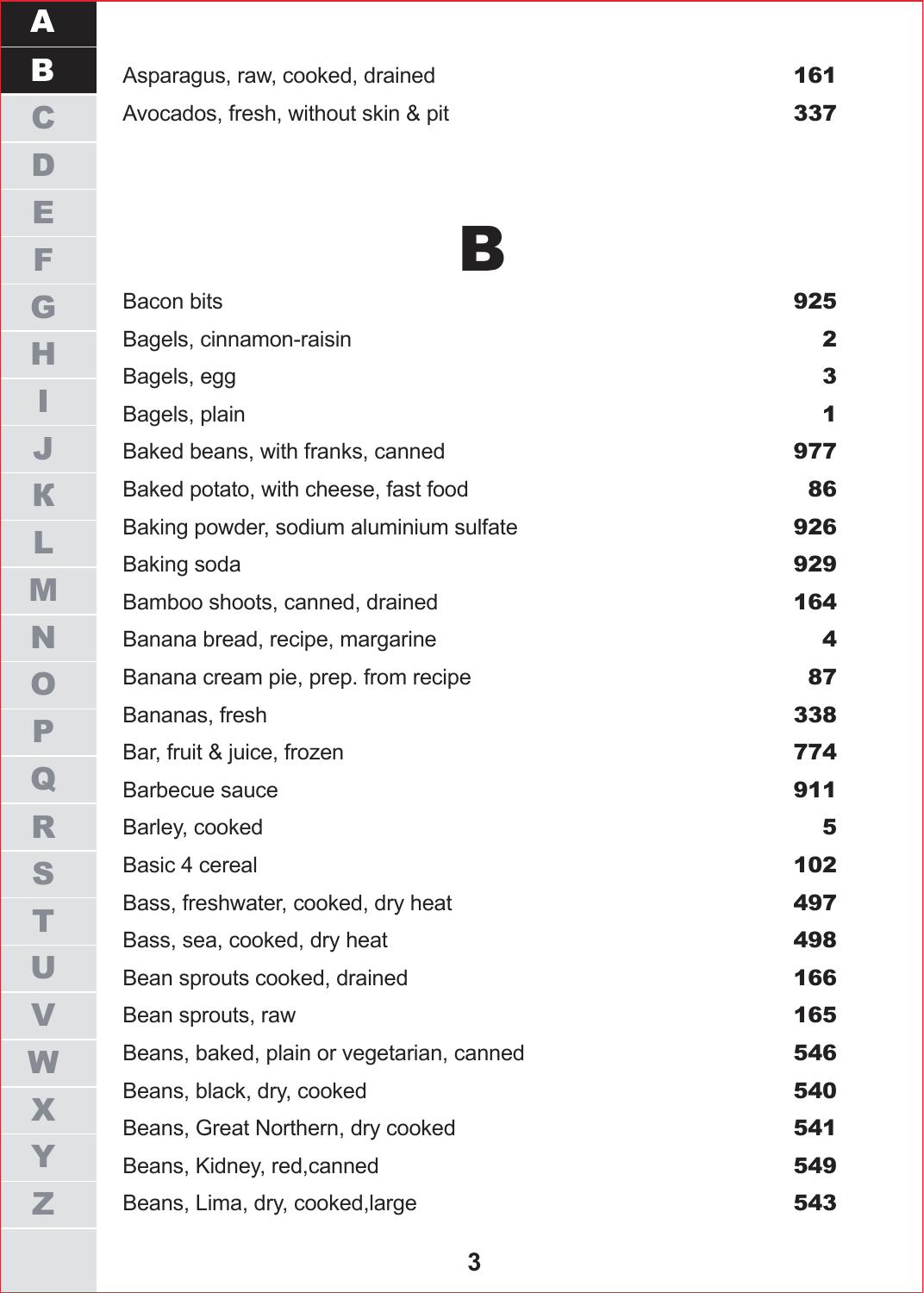| Beans, pinto, canned                             | 89  |  |
|--------------------------------------------------|-----|--|
| Beans, Pinto, dry, cooked                        | 545 |  |
| Beans, white, canned                             | 551 |  |
| Beef bouillon, dry mix, unprepared               | 903 |  |
| Beef broth, bouillon, condensed, prep. w. water  | 882 |  |
| Beef gravy, canned                               | 921 |  |
| Beef noodle soup, condensed, prep. w. water      | 883 |  |
| Beef stew, canned                                | 821 |  |
| Beef stock, home prepared                        | 908 |  |
| Beef, bottom round, cooked, lean                 | 402 |  |
| Beef, bottom round, cooked, lean & fat           | 401 |  |
| Beef, braised (brisket) or pot roast, lean & fat | 403 |  |
| Beef, braised or pot roast, lean                 | 404 |  |
| Beef, canned, corned                             | 405 |  |
| Beef, Eye of round, lean                         | 407 |  |
| Beef, Eye of round, lean & fat                   | 406 |  |
| Beef, ground, 73%, grilled                       | 410 |  |
| Beef, ground, 85%, grilled                       | 408 |  |
| Beef, ground, crumbles, 75%, cooked, pan-browned | 939 |  |
| Beef, ground, crumbles, 80%, cooked, pan-browned | 937 |  |
| Beef, ground, crumbles, 85%, cooked, pan-browned | 938 |  |
| Beef, ground, grilled 80%                        | 409 |  |
| Beef, jerky                                      | 411 |  |
| Beef, liver, fried                               | 412 |  |
| Beef, rib roast, oven cooked, lean               | 414 |  |
| Beef, rib roast, oven cooked, lean & fat         | 413 |  |
| Beef, sirloin steak, grilled, lean & fat         | 415 |  |
| Beef, steak, porterhouse, grilled, lean          | 420 |  |
| Beef, steak, sirloin, grilled, lean              | 416 |  |
| Beef, steak, T-bone, grilled, lean               | 418 |  |
| Beef, steak, tenderloin, grilled, lean           | 419 |  |

АB<br>C BCDEFGHIJ D<br>E F<br>G H  $\frac{1}{J}$ КLМNO<br>P<br>Q PQRSTUVWXYZ  $\overline{\mathsf{R}}$ S<br>T U  $\overline{\mathsf{V}}$ W X Y z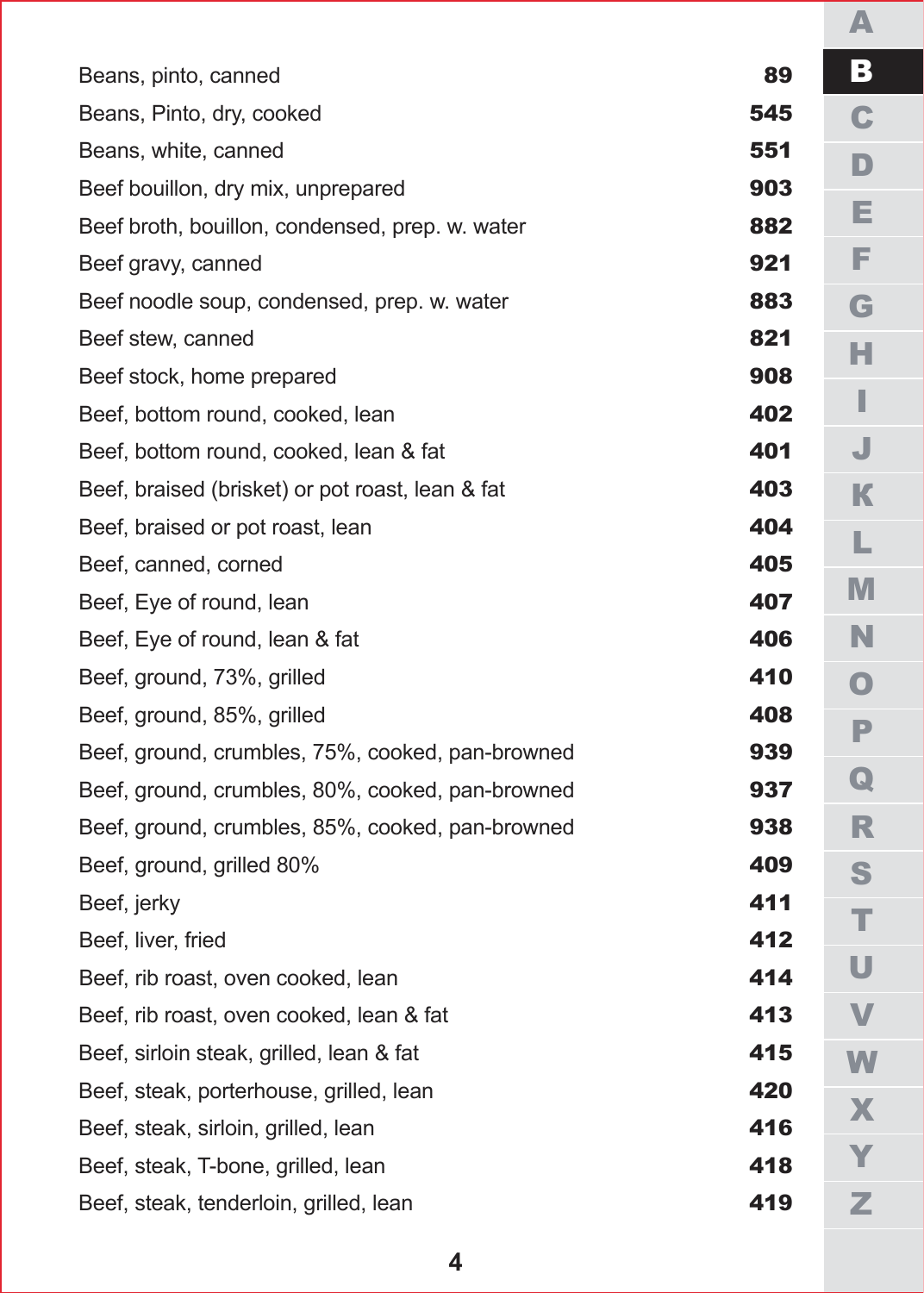| Beer, light                                    | 954            |
|------------------------------------------------|----------------|
| Beer, regular                                  | 953            |
| Beets, canned, drained                         | 179            |
| Beets, green, leaves & stems, cooked, drained  | 181            |
| Beets, whole or slices, cooked, drained        | 177            |
| Bell pepper, green or red, cooked, drained     | 266            |
| Bell pepper, green or red, fresh               | 264            |
| Biscuits, plain or buttermilk, recipe, 2% milk | 6              |
| Biscuits, refrigerated dough, baked, regular   | $\overline{ }$ |
| Black eye peas, dry, cooked                    | 547            |
| Black eye peas, raw, cooked, drained           | 167            |
| Black eye peas, frozen, cooked, drained        | 168            |
| Blackberries, canned, heavy syrup              | 340            |
| Blackberries, fresh                            | 339            |
| Blackberries, frozen                           | 90             |
| Blue cheese                                    | 597            |
| Blue cheese dressing, low fat                  | 800            |
| Blue cheese dressing, regular                  | 799            |
| Blueberries, fresh                             | 341            |
| Blueberries, frozen, sweetened                 | 342            |
| <b>Blueberry</b> pie                           | 67             |
| Blueberry pie filling, canned                  | 972            |
| Bologna, beef                                  | 476            |
| Bologna, beef and pork                         | 477            |
| Bologna, turkey                                | 478            |
| <b>Boston Cream Pie</b>                        | 669            |
| Bratwurst, beef & pork, smoked                 | 479            |
| Bratwurst, pork, cooked                        | 480            |
| Braunschweiger (liver sausage, pork)           | 481            |
| Bread crumbs, dry, grated, plain               | 26             |
| Bread crumbs, dry, grated, seasoned            | 27             |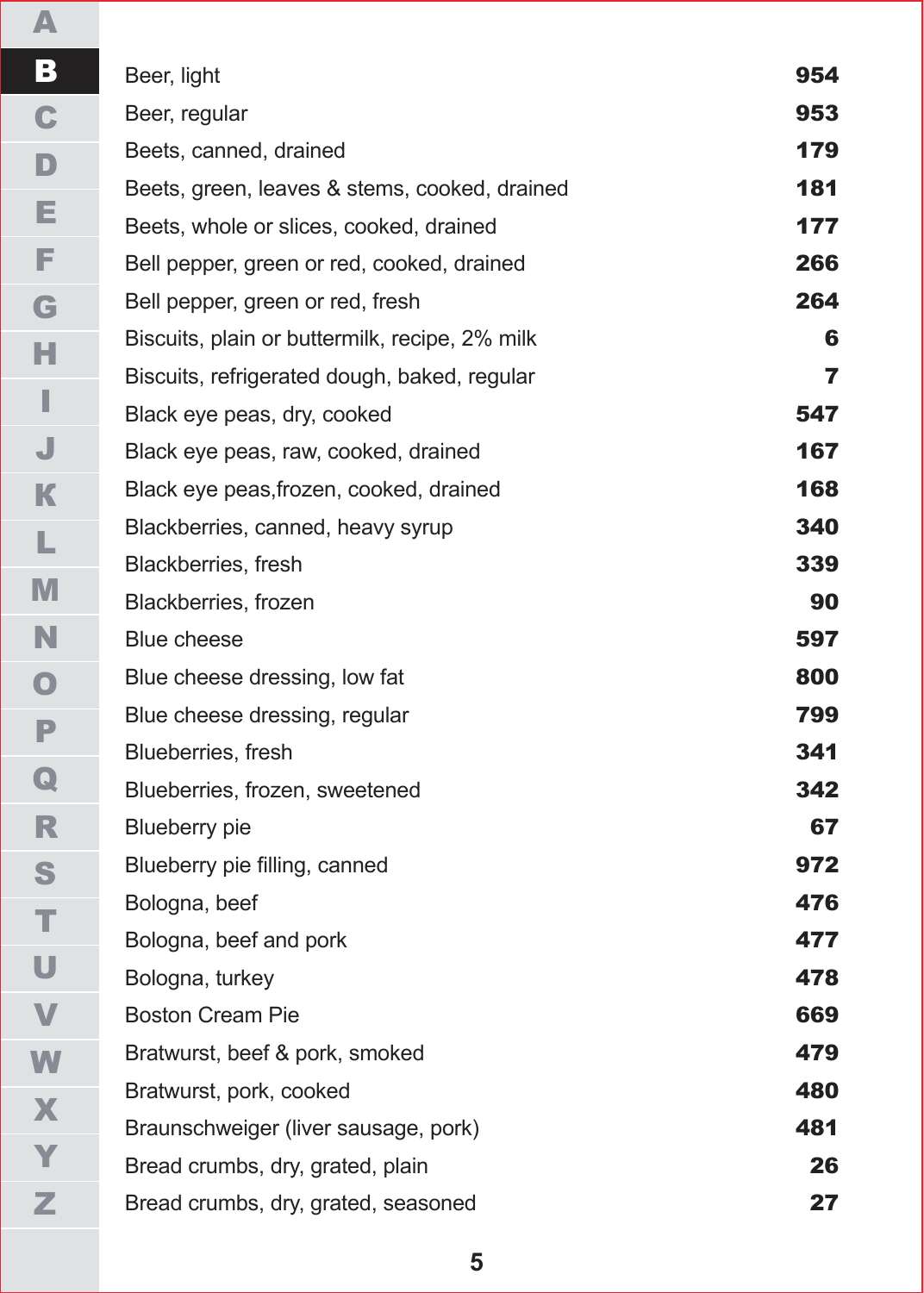| 45  |  |
|-----|--|
| 121 |  |
| 28  |  |
| 93  |  |
| 103 |  |
| 98  |  |
| 29  |  |
| 837 |  |
| 148 |  |
| 185 |  |
| 186 |  |
| 187 |  |
| 183 |  |
| 875 |  |
| 763 |  |
| 671 |  |
| 670 |  |
| 672 |  |
| 188 |  |
| 189 |  |
| 46  |  |
| 34  |  |
| 841 |  |
| 842 |  |
| 782 |  |
| 783 |  |
| 649 |  |
| 304 |  |
|     |  |

АB<br>C BCDEFGHIJ  $\mathbf{D}$ E F G H  $\mathbf{I}$ J КLМNО $\overline{\mathsf{P}}$ PQRSTUVWXYZ  $\overline{\mathbf{Q}}$ R S<br>T U  $\overline{\mathsf{V}}$ W  $\overline{\mathbf{X}}$ Y Z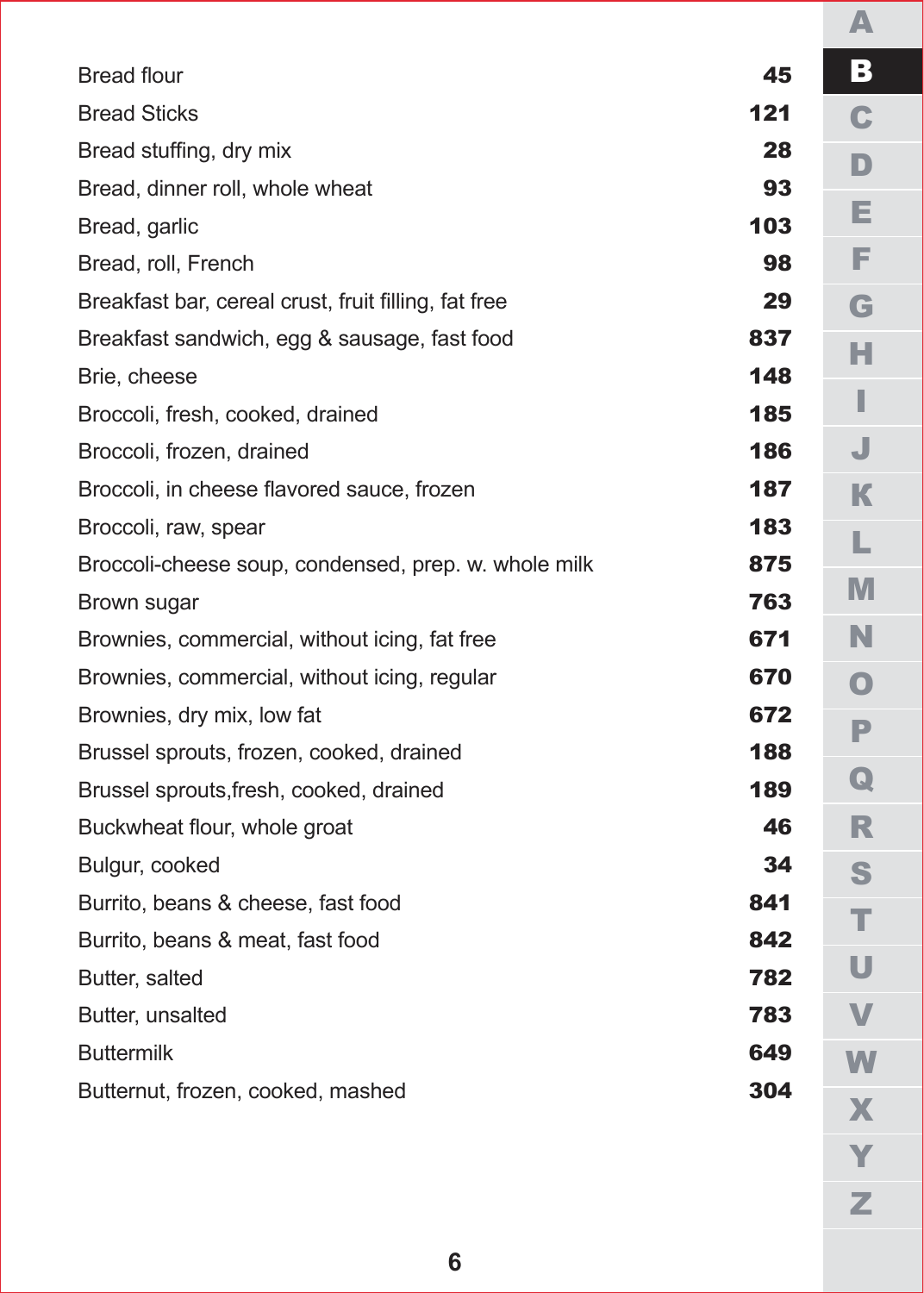c

| Cabbage, Napa                                                 | 193 |
|---------------------------------------------------------------|-----|
| Cabbage, Pak choi or bok choy                                 | 192 |
| Cabbage, red, raw, shredded                                   | 194 |
| Cabbage, savoy, raw, shredded                                 | 195 |
| Cabbage, cooked                                               | 191 |
| Cabbage, fresh, shredded                                      | 190 |
| Caesar dressing, low fat                                      | 802 |
| Caesar dressing, regular                                      | 801 |
| Cake flour                                                    | 47  |
| Cakes, dry mix, Angelfood                                     | 673 |
| Cakes, dry mix, yellow, light, water, egg whites, no frosting | 674 |
| Camembert cheese                                              | 598 |
| Canola oil                                                    | 791 |
| Carambola / starfruit, fresh                                  | 343 |
| Caramel, chocolate flavored roll                              | 699 |
| Caramel, plain                                                | 698 |
| Carrot juice, canned                                          | 196 |
| Carrots, baby                                                 | 198 |
| Carrots, canned                                               | 172 |
| Carrots, fresh                                                | 197 |
| Carrots, fresh, cooked, drained                               | 199 |
| Carrots, frozen, cooked, drained                              | 200 |
| Cashews, salted, dry roasted                                  | 554 |
| Catfish, breaded, fried                                       | 499 |
| Cauliflower, fresh                                            | 201 |
| Cauliflower, fresh, cooked, drained                           | 202 |
| Cauliflower, frozen, cooked, drained                          | 203 |
| Celery seed                                                   | 931 |
| Celery, cooked                                                | 206 |
|                                                               |     |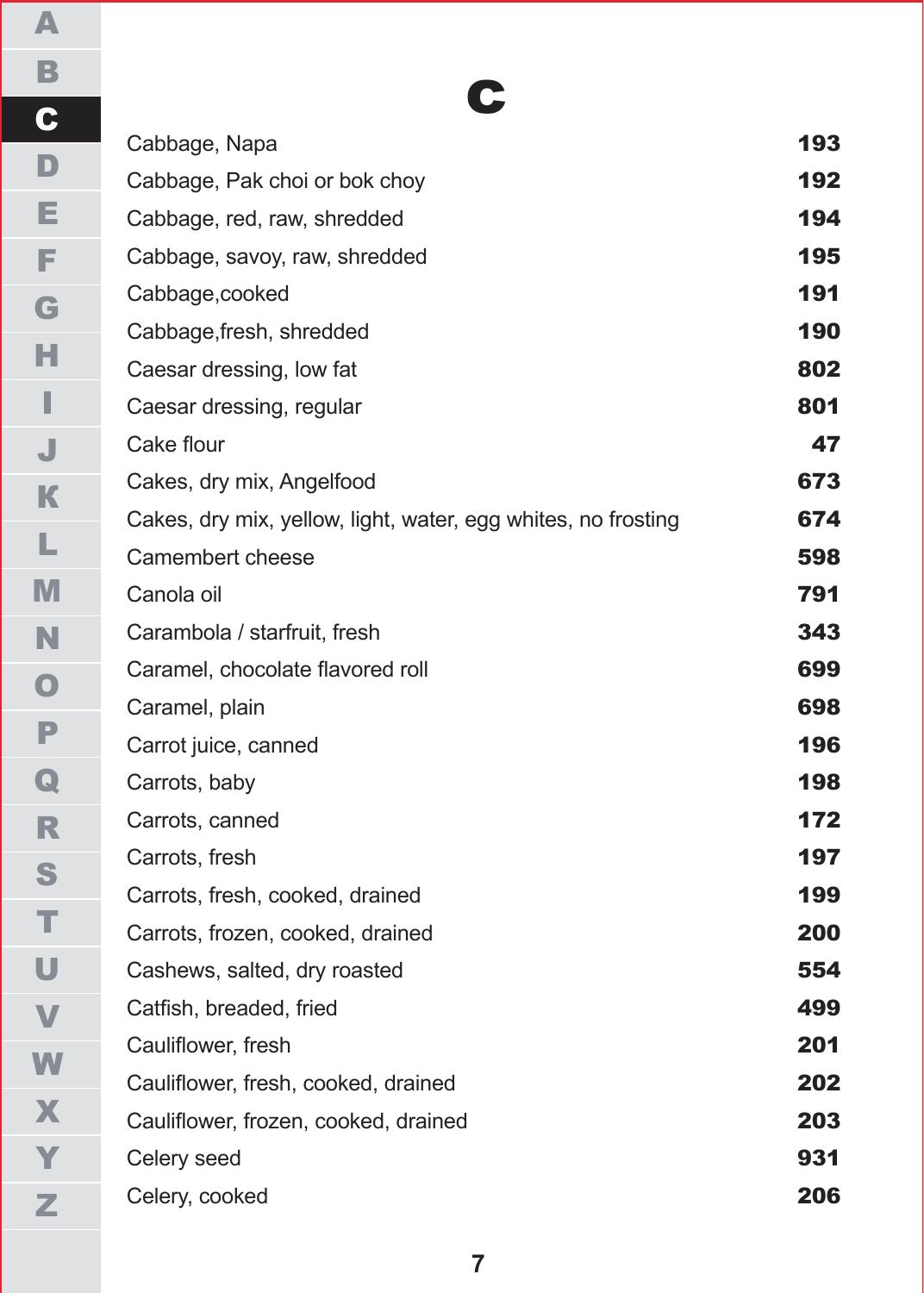| Celery, fresh                                                        | 204 |  |
|----------------------------------------------------------------------|-----|--|
| Chard, Swiss, fresh                                                  | 209 |  |
| Cheddar cheese                                                       | 599 |  |
| Cheddar cheese soup, condensed, prep. w. whole milk                  | 876 |  |
| Cheddar cheese, low fat                                              | 600 |  |
| Cheerios cereal                                                      | 104 |  |
| Cheese cracker                                                       | 725 |  |
| Cheese sauce, ready to serve                                         | 912 |  |
| Cheese, American, pasteurized process, fat free                      | 623 |  |
| Cheese, American, pasteurized process, regular                       | 622 |  |
| Cheese, cottage, creamed with fruit                                  | 602 |  |
| Cheese, cottage, large or small curd                                 | 601 |  |
| Cheese, cottage, low fat (1%)                                        | 604 |  |
| Cheese, cottage, low fat (2%)                                        | 603 |  |
| Cheese, cottage, nonfat                                              | 605 |  |
| Cheese, Provolone                                                    | 174 |  |
| Cheese, shredded                                                     | 609 |  |
| Cheese, Swiss, pasteurized process                                   | 624 |  |
| Cheeseburger, double, regular, 3-piece bun, plain, fast food         | 846 |  |
| Cheeseburger, double, regular, lettuce, tomato, mayo, fast food      | 843 |  |
| Cheeseburger, double, regular, plain, fast food                      | 845 |  |
| Cheeseburger, single, large, lettuce, tomato, mayo, large, fast food | 848 |  |
| Cheeseburger, single, regular, lettuce, tomato, mayo, fast food      | 844 |  |
| Cheeseburger, single, regular, plain                                 | 847 |  |
| Cheesecake                                                           | 675 |  |
| Cheesecake, no bake, prep. from mix                                  | 176 |  |
| Cherries, sour, red, pitted, canned, water pack                      | 344 |  |
| Cherries, sweet, fresh, without pits                                 | 345 |  |
| Cherry pie                                                           | 68  |  |
| Cherry pie filling, canned                                           | 346 |  |
| Chestnuts, European, roasted, shelled                                | 556 |  |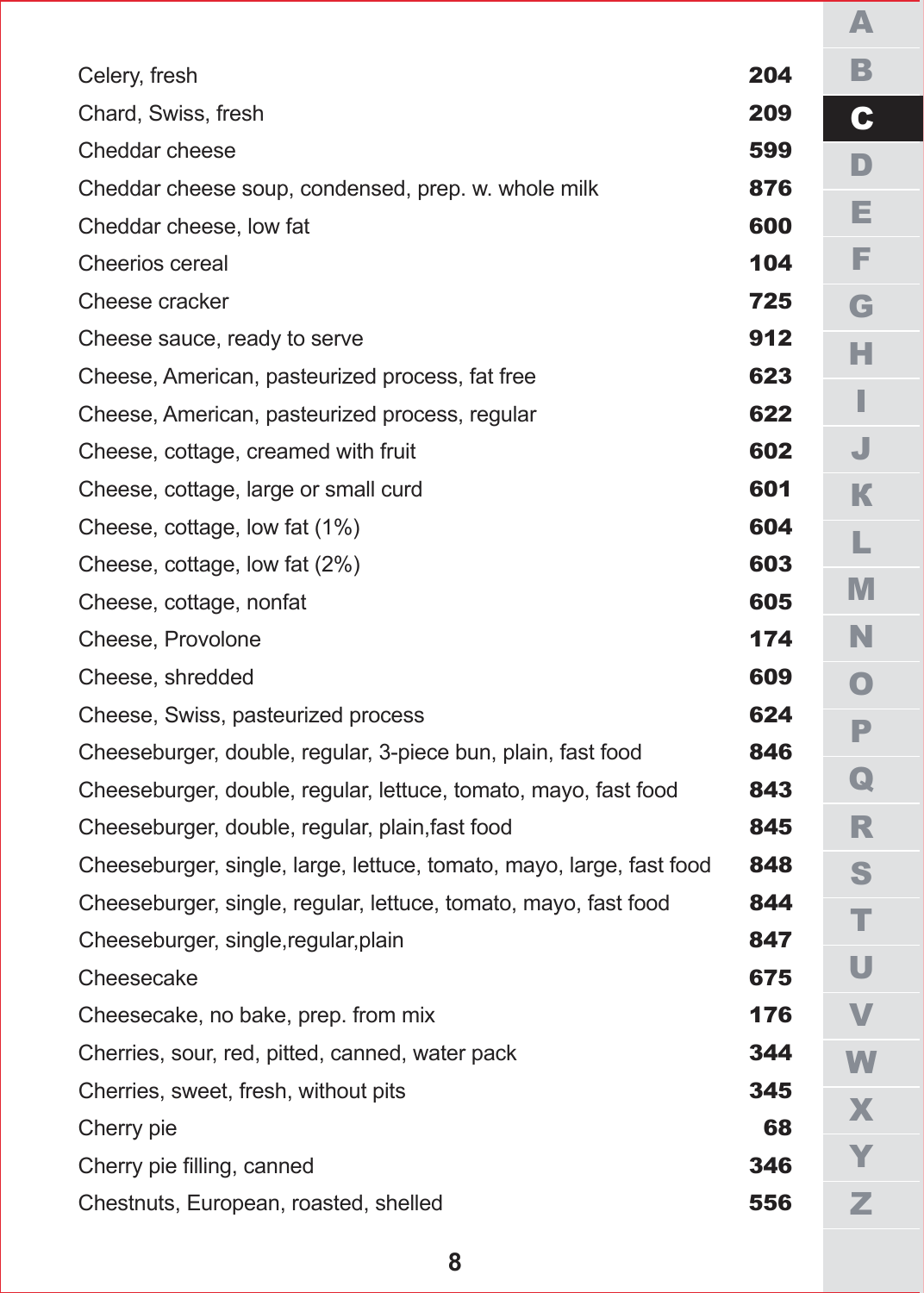| Chex mix                                                      | 746 |
|---------------------------------------------------------------|-----|
| Chex, corn cereal                                             | 105 |
| Chex, honey nut cereal                                        | 106 |
| Chex. multi bran cereal                                       | 107 |
| Chex, rice cereal                                             | 108 |
| Chex, wheat cereal                                            | 109 |
| Chicken broth, ready to serve, low fat, low salt              | 896 |
| Chicken fillet (breaded & fried) sandwich, plain, fast food   | 849 |
| Chicken giblets, simmered                                     | 435 |
| Chicken gravy, canned                                         | 922 |
| Chicken noodle soup, condensed, prep. w. water                | 884 |
| Chicken noodle soup, dry mix, prep. w. water                  | 906 |
| Chicken noodle soup, ready to serve, chunky                   | 893 |
| Chicken noodle soup, ready to serve, low fat, low salt        | 897 |
| Chicken nuggets, boneless (breaded & fried), plain, fast food | 850 |
| Chicken pot pie, frozen                                       | 822 |
| Chicken stock, home prepared                                  | 909 |
| Chicken, breast, meat only, fried                             | 429 |
| Chicken, breast, meat only, grilled                           | 430 |
| Chicken, canned, meat only, with broth                        | 442 |
| Chicken, Cornish game hens, meat & skin, roasted              | 443 |
| Chicken, dark meat, meat only, fried                          | 431 |
| Chicken, dark meat, meat only, roasted                        | 432 |
| Chicken, drumstick, meat & skin, fried, batter                | 433 |
| Chicken, drumstick, meat & skin, fried, flour                 | 434 |
| Chicken, light meat, meat only, fried                         | 436 |
| Chicken, light meat, meat only, roasted                       | 437 |
| Chicken, liver, simmered                                      | 444 |
| Chicken, meat & skin, fried, batter                           | 426 |
| Chicken, meat & skin, fried, flour                            | 427 |
| Chicken, meat & skin, roasted                                 | 428 |

**9**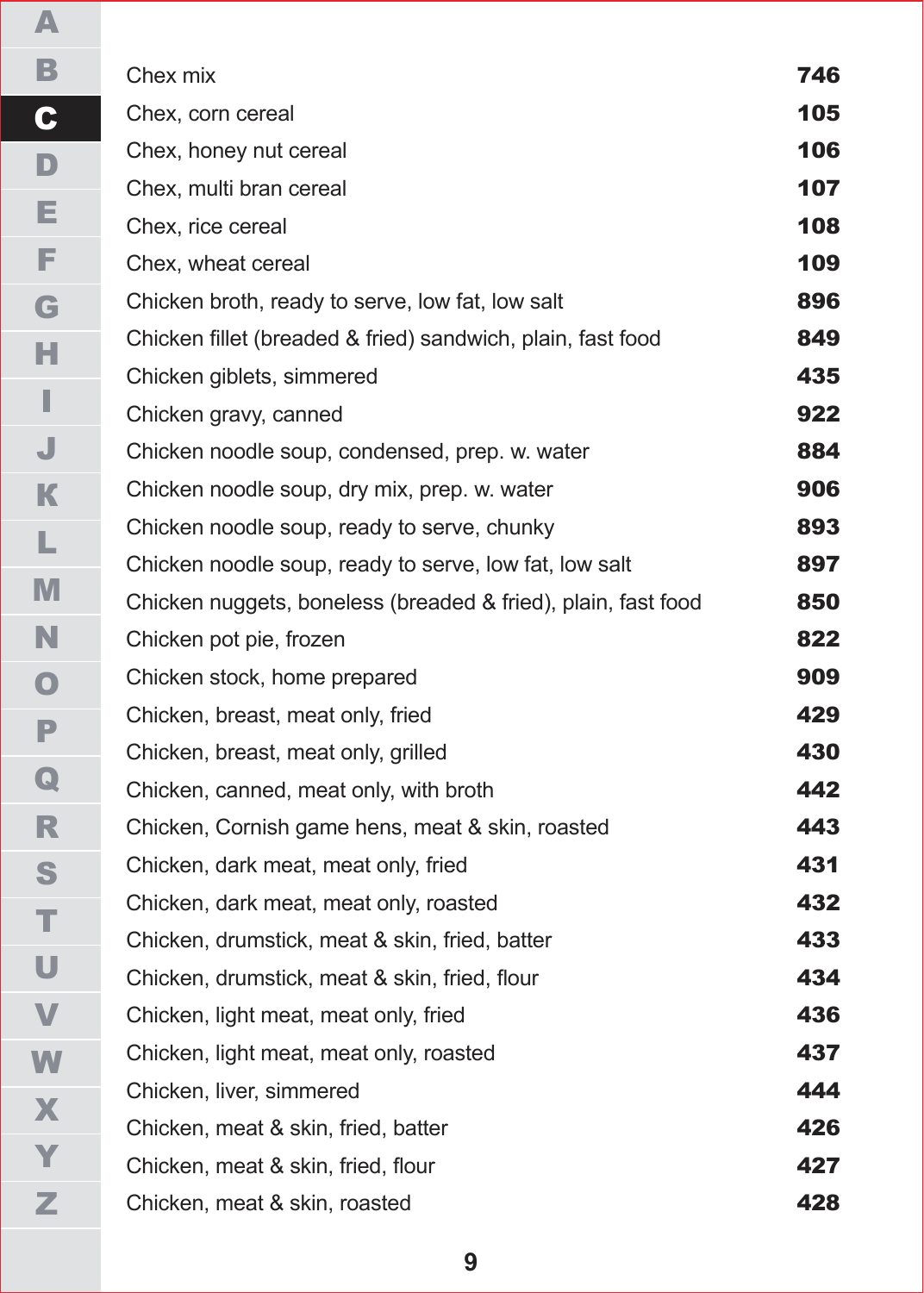| Chicken, rice, vegetable soup, ready to serve, low fat, low salt | 898 |
|------------------------------------------------------------------|-----|
| Chicken, Rotisserie, light meat, meat only, roasted              | 445 |
| Chicken, thigh, meat & skin, fried, batter                       | 438 |
| Chicken, thigh, meat & skin, fried, flour                        | 439 |
| Chicken, vegetable soup, ready to serve, chunky                  | 894 |
| Chicken, wing, meat & skin, fried, batter                        | 440 |
| Chicken, wing, meat & skin, fried, flour                         | 441 |
| Chickpeas, canned                                                | 558 |
| Chickpeas, dry, cooked                                           | 557 |
| Chili con carne with beans, canned                               | 823 |
| Chili con carne, fast food                                       | 851 |
| Chili pepper, fresh, green or red                                | 261 |
| Chili powder                                                     | 932 |
| Chips, baked                                                     | 178 |
| Chives, fresh                                                    | 207 |
| Chocolate bar, milk, plain                                       | 700 |
| Chocolate bar, milk, with almonds                                | 701 |
| Chocolate bar, milk, with peanuts, Mr. Goodbar                   | 702 |
| Chocolate bar, Special dark, sweet (Hershey)                     | 708 |
| Chocolate cake with chocolate frosting                           | 676 |
| Chocolate chip cookie, commercial, low fat                       | 711 |
| Chocolate chip cookie, commercial, regular                       | 710 |
| Chocolate chip cookie, dough refrigerated, commercial            | 712 |
| Chocolate chips, semi sweet                                      | 704 |
| Chocolate chips, white                                           | 705 |
| Chocolate coated peanuts                                         | 706 |
| Chocolate coated raisins                                         | 707 |
| Chocolate cookie cream filling                                   | 719 |
| Chocolate cream pie                                              | 69  |
| Chocolate flavored syrup, fudge type                             | 768 |
| Chocolate flavored syrup, thin                                   | 767 |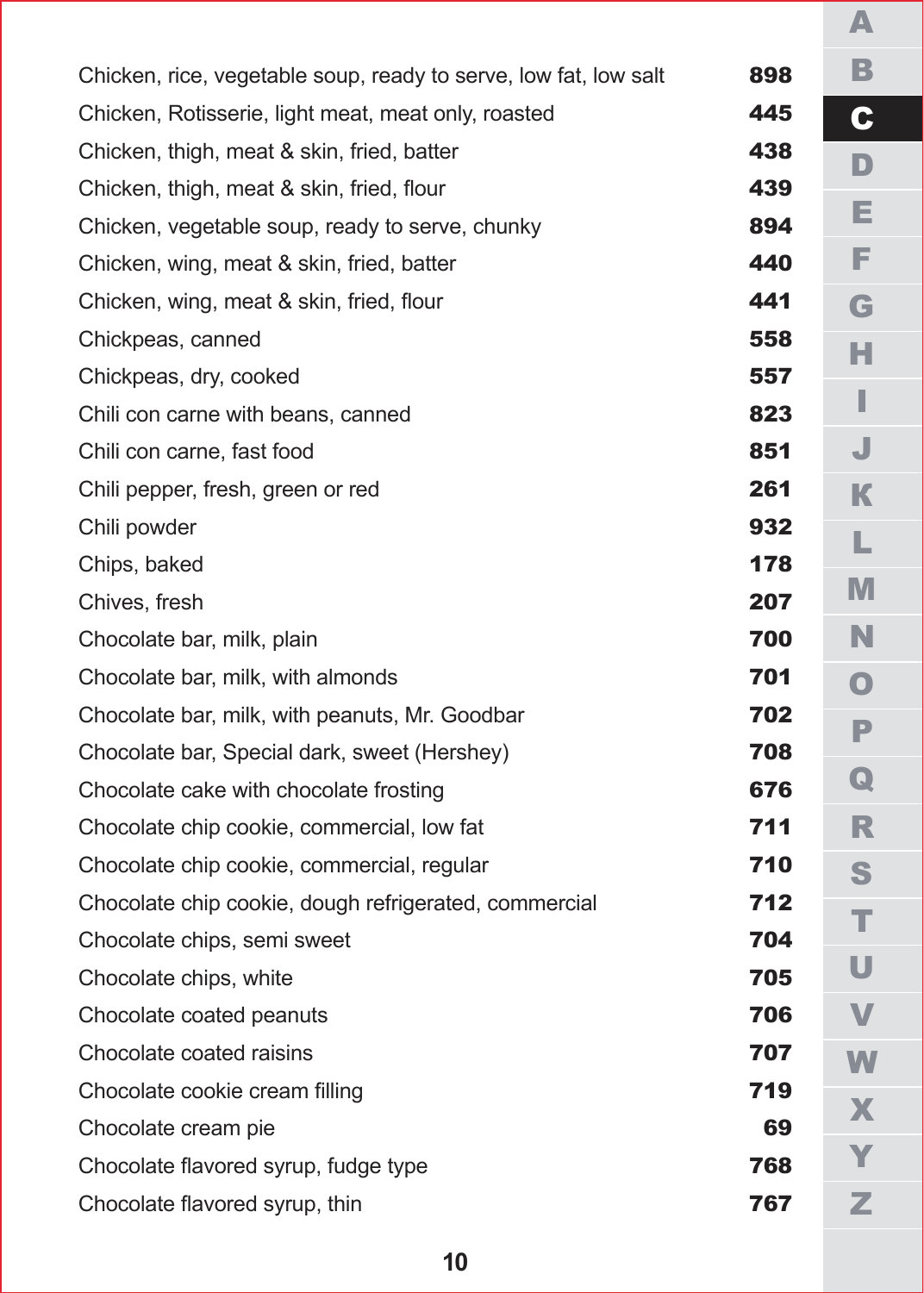| Chocolate milk, commercial                                     | 655 |
|----------------------------------------------------------------|-----|
| Chocolate milk, commercial, low fat                            | 657 |
| Chocolate milk, reduced fat, commercial                        | 656 |
| Chocolate powder mix                                           | 969 |
| Chocolate, baking, unsweetened, liquid                         | 934 |
| Chocolate, baking, unsweetened, solid                          | 933 |
| Chocolate, bar, white                                          | 180 |
| Chorizo, beef & pork                                           | 482 |
| Cilantro, fresh                                                | 208 |
| Cinnamon                                                       | 935 |
| Cinnamon Life cereal                                           | 110 |
| Clam chowder soup, Manhattan, condensed, prep. w. water        | 885 |
| Clam chowder soup, New England, condensed, prep. w. whole milk | 877 |
| Clam chowder, New England, ready to serve, low fat, low salt   | 899 |
| Clam, breaded, fried                                           | 501 |
| Clam, canned, drained solids                                   | 502 |
| Clementines                                                    | 945 |
| Cocoa Krispies cereal                                          | 111 |
| Cocoa powder, unsweetened                                      | 936 |
| Cocoa puffs cereal                                             | 112 |
| Coconut cream                                                  | 182 |
| Coconut, raw, shredded, dried, sweetened                       | 560 |
| Coconut, raw, shredded, not packed                             | 559 |
| Cod, baked or broiled                                          | 503 |
| Coffee cake                                                    | 677 |
| Coffee, brewed                                                 | 970 |
| Coffee, espresso                                               | 971 |
| Cola                                                           | 960 |
| Cola, diet                                                     | 961 |
| Coleslaw dressing                                              | 803 |
| Coleslaw, fast food                                            | 852 |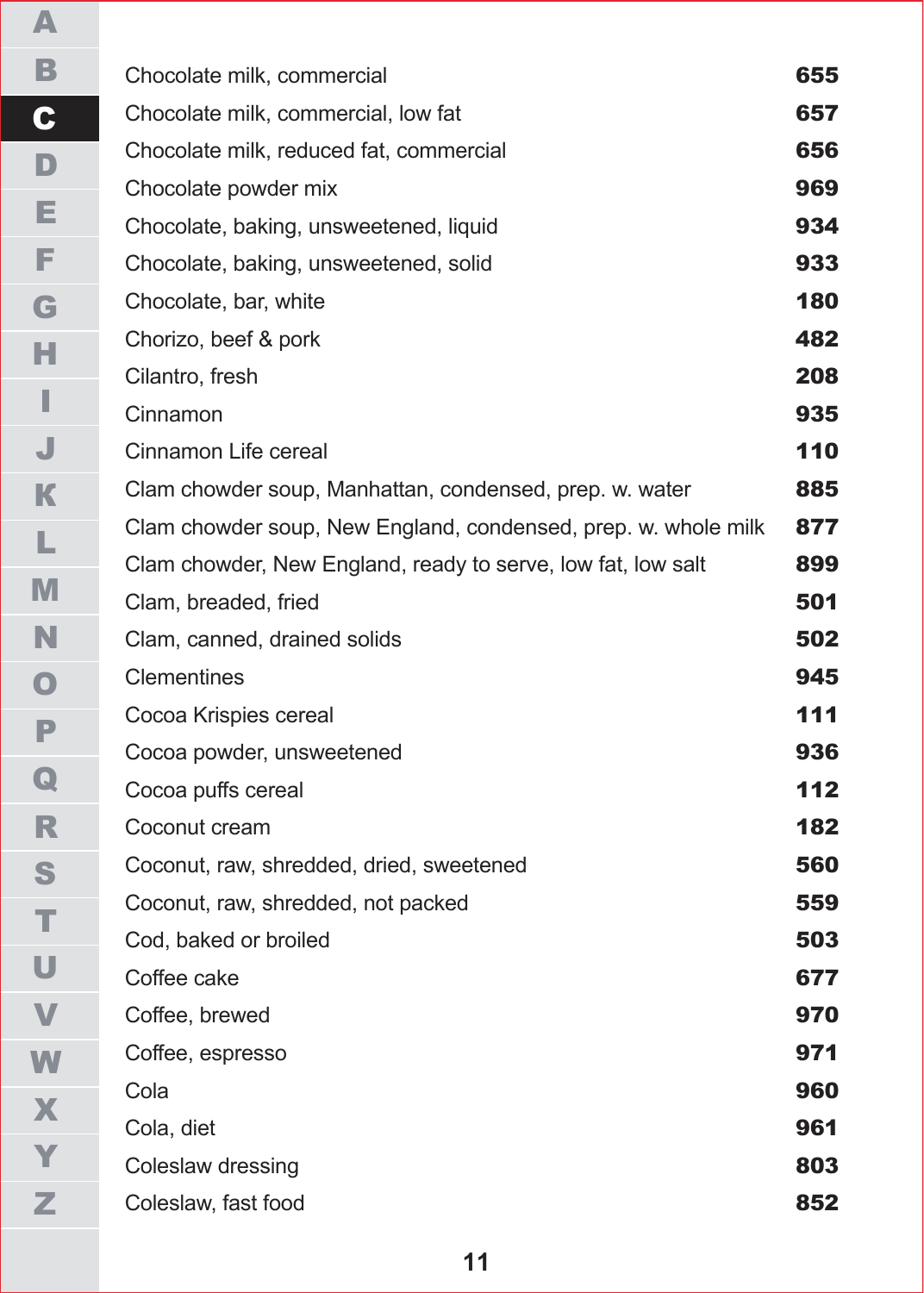| Coleslaw, home made                      | 210 |
|------------------------------------------|-----|
| Collards, fresh, cooked, drained         | 211 |
| Collards, frozen, cooked, drained        | 212 |
| Complete Wheat Bran flakes cereal        | 113 |
| Condensed milk, sweetened, canned        | 651 |
| Cones, ice cream                         | 184 |
| Cookie, butter, commercial               | 709 |
| Corn chips, plain                        | 747 |
| Corn dog, frozen                         | 824 |
| Corn flour, masa                         | 48  |
| Corn Grits, white or yellow              | 88  |
| Corn Pops cereal                         | 116 |
| Corn syrup, light                        | 769 |
| Corn, cream style, canned                | 216 |
| Corn, fresh, kernels on the cob          | 213 |
| Corn, frozen, kernels on the cob         | 214 |
| Corn, kernels, fresh                     | 215 |
| Corn, whole kernel, canned               | 217 |
| Cornbread, mix                           | 35  |
| Cornbread, recipe, 2% milk               | 36  |
| Cornflakes, General Mills, Total cereal  | 114 |
| Cornflakes, Kellogg's                    | 115 |
| Cornmeal, yellow, dry, regular           | 38  |
| Cornmeal, yellow, dry, whole grain       | 37  |
| Cornstarch                               | 39  |
| Couscous, cooked                         | 40  |
| Crab, Alaskan King, cooked               | 504 |
| Crab, cake, egg, onion, margarine, fried | 506 |
| Crab, meat, canned                       | 505 |
| Cracked wheat bread                      | 8   |
| Crackers, with cheese filling            | 205 |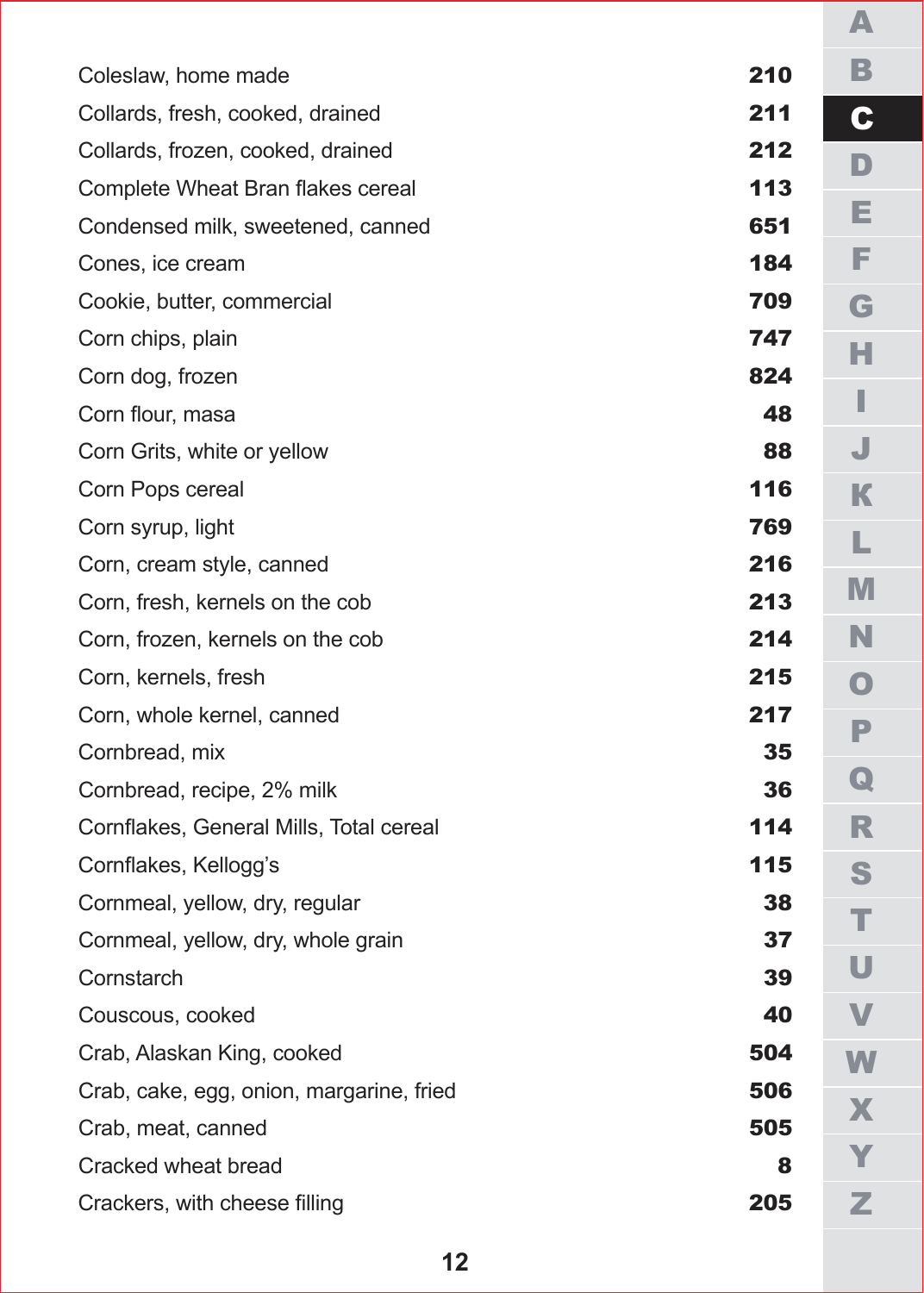| Cranberries, dried, sweetened                          | 347 |
|--------------------------------------------------------|-----|
| Cranberry juice cocktail                               | 990 |
| Cranberry sauce, sweetened, canned                     | 348 |
| Cream cheese, fat free                                 | 608 |
| Cream cheese, low fat                                  | 607 |
| Cream cheese, regular                                  | 606 |
| Cream of Celery soup, condensed, prep. w. whole milk   | 878 |
| Cream of chicken soup, condensed, prep. w. water       | 886 |
| Cream of chicken soup, condensed, prep. w. whole milk  | 879 |
| Cream of mushroom soup, condensed, prep. w. water      | 887 |
| Cream of mushroom soup, condensed, prep. w. whole milk | 880 |
| Cream of wheat, quick                                  | 92  |
| Cream of wheat, regular                                | 91  |
| Cream product, whipped topping, frozen                 | 636 |
| Cream, coffee                                          | 626 |
| Cream, Half and half                                   | 625 |
| Cream, powdered                                        | 633 |
| Cream, powdered with whole milk                        | 634 |
| Cream, pressurized                                     | 635 |
| Crisphead, iceberg, leaf                               | 236 |
| Crisphead, iceberg, shredded                           | 237 |
| Crispix cereal                                         | 117 |
| Crisps Potato, plain                                   | 218 |
| Croissants                                             | 221 |
| Croutons, seasoned                                     | 41  |
| Cucumber, peeled                                       | 219 |
| Cucumber, unpeeled                                     | 220 |
| Cupcake with frosting                                  | 687 |
| Currants, dried                                        | 349 |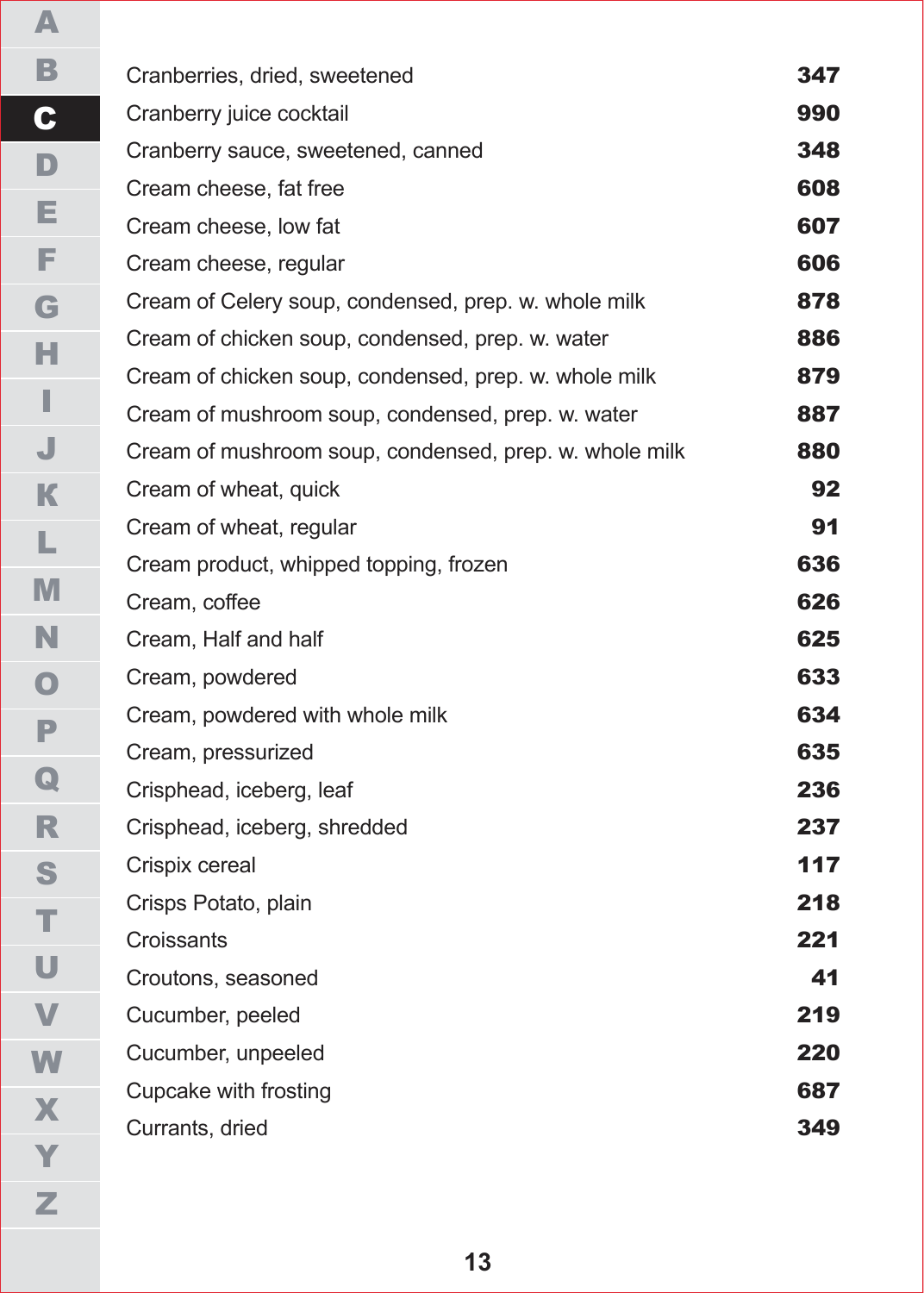## D

| Danish pastry, cream cheese                         | 678 |
|-----------------------------------------------------|-----|
| Danish pastry, fruit                                | 679 |
| Dates, without pits                                 | 350 |
| Dill dip                                            | 632 |
| Dill weed, fresh                                    | 222 |
| Doughnut, cake                                      | 680 |
| Doughnut, glazed                                    | 681 |
| Dried beef, cured                                   | 483 |
| Duck, meat & skin, roasted                          | 446 |
| Duck, meat only, roasted                            | 447 |
| Duck, Pekin, breast, meat & skin, boneless, roasted | 448 |



| Eel, cooked, dry heat                       | 507 |
|---------------------------------------------|-----|
| Egg bread                                   | 9   |
| Egg omelet, plain                           | 596 |
| Egg, hard boiled, no shell                  | 592 |
| Egg, poached with salt                      | 593 |
| Egg, scrambled, margarine, whole milk, salt | 594 |
| Egg, substitute, liquid                     | 595 |
| Egg, white, fresh                           | 590 |
| Egg, whole, fresh                           | 589 |
| Egg, whole, fried                           | 573 |
| Egg, yolk, fresh                            | 591 |
| Eggnog                                      | 658 |
| Eggplant, cooked, drained                   | 223 |
| Enchilada beef with cheese, fast food       | 262 |
| Enchilada sauce, ready to serve             | 913 |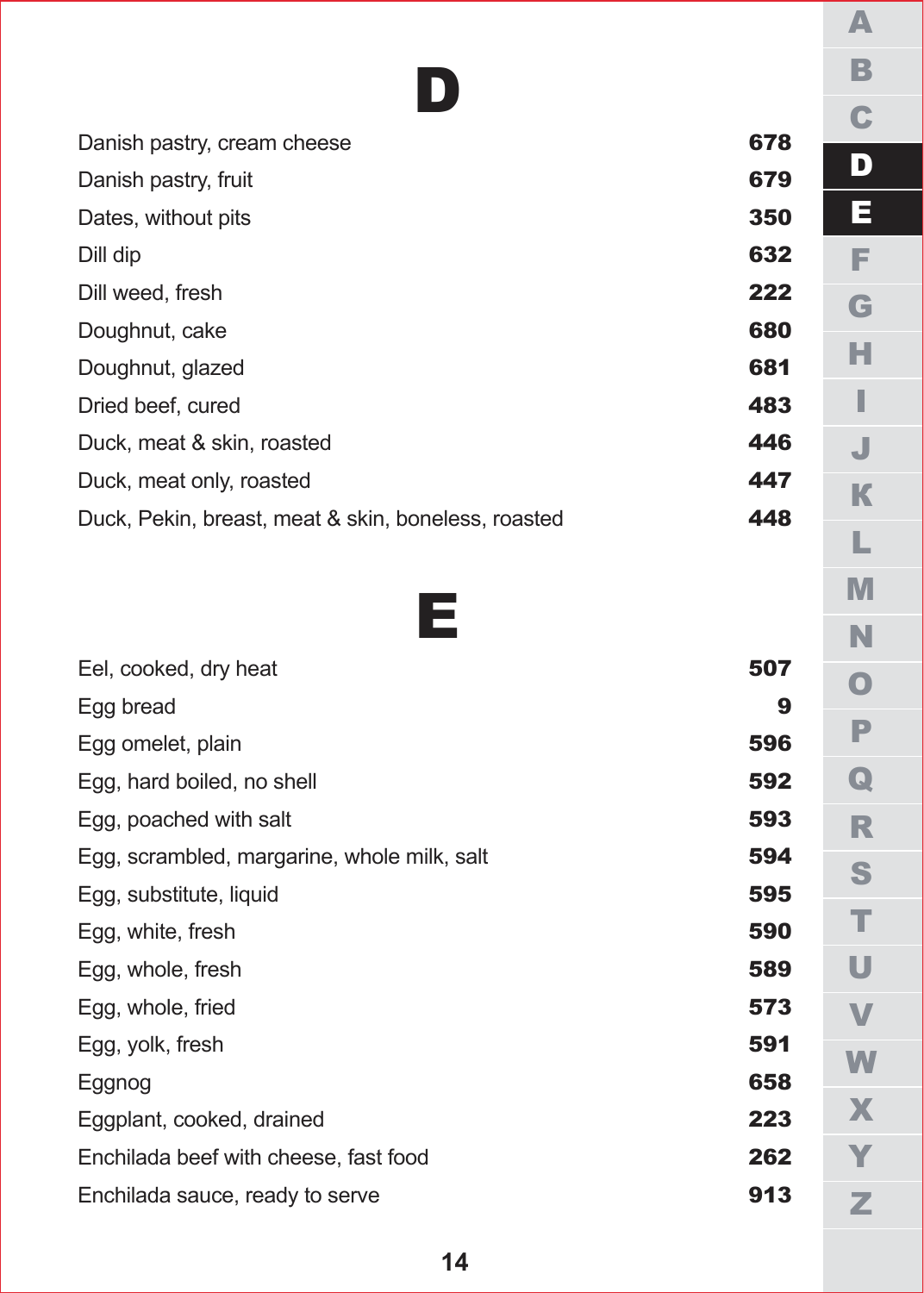Endive, curly, Escarole, fresh 224 English muffin, plain 42

F

Fennel, bulb, raw 228 Feta cheese 610 Fig Bar, cookie 713 Figs, dried 351 Figs, fresh 265 Fish (breaded & fried) sandwich, tartar sauce, cheese, fast food 855

- Fish fillet, battered or breaded and fried 508 Fish stick & portion, breaded, frozen, preheated **509** Fish stock, home prepared **910** Flounder or Sole, baked or broiled 510 Flour, wheat whole grain 267 French bread **10** French dressing, low fat **805** French dressing, regular 804 French fried onions **941** French fries, fast food **856** French fries, frozen, oven heated 278 French toast with butter, fast food **838** French toast, frozen **44** French toast, recipe, 2% milk, fried 43
- Froot loops cereal **118** Frosted flakes cereal **119** Frosted Mini Wheats cereal, regular or bite size 120 Frosting, chocolate, ready to eat 772 Frosting, vanilla, ready to eat **773** Fruit cocktail, canned, heavy syrup 352 Fruit cocktail, canned, juice pack 353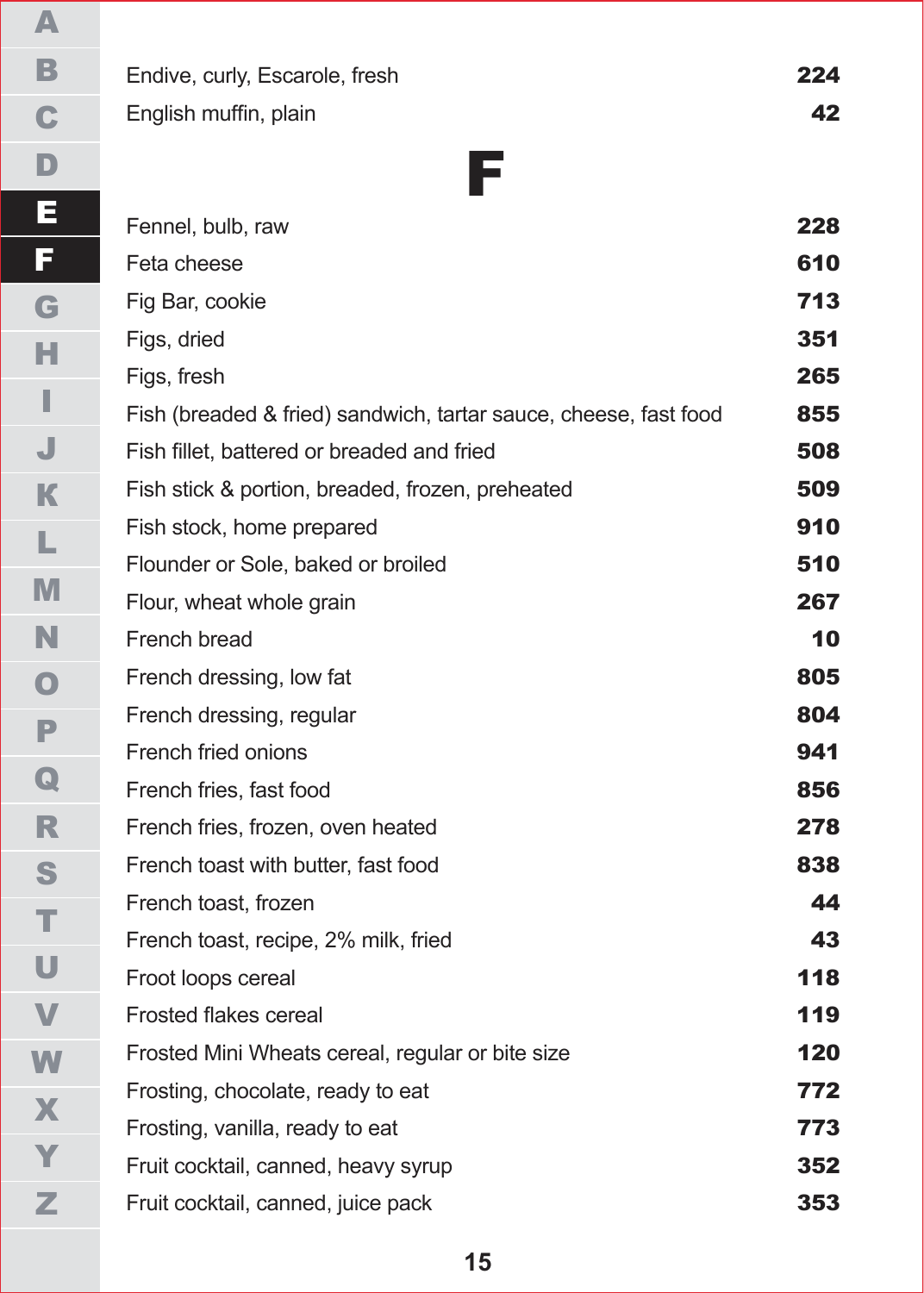|                                                               |     | A           |
|---------------------------------------------------------------|-----|-------------|
| Fruit punch drink                                             | 991 | В           |
| Fruitcake                                                     | 682 | C           |
|                                                               |     | D           |
| E                                                             |     |             |
| Garlic. raw                                                   | 225 | Е           |
| Gelatin, dessert powder & water, low fat                      | 778 | F           |
| Gelatin, dessert powder & water, regular                      | 777 | G           |
| Gin, rum, shooters, tequila, vodka, whisky (80 proof)         | 955 | н           |
| Ginger ale                                                    | 962 |             |
| Ginger root, raw                                              | 227 |             |
| Golden Grahams cereal                                         | 122 | J           |
| Goose, meat & skin, roasted                                   | 449 | К           |
| Goose, meat only, roasted                                     | 450 | L           |
| Goose, Pate de foi gras (goose liver pate)                    | 451 |             |
| Gouda cheese                                                  | 611 | M           |
| Graham cracker, plain                                         | 726 | N           |
| Graham, crackers, crushed                                     | 727 | O           |
| Granola bar, hard, plain                                      | 30  | P           |
| Granola bar, soft, chocolate chip                             | 31  |             |
| Granola bar, soft, raisin                                     | 32  | $\mathbf Q$ |
| Grape drink                                                   | 992 | R           |
| Grape juice, canned or bottled                                | 982 | S           |
| Grape juice, concentrate, frozen, sweetened, diluted          | 984 | т           |
| Grape juice, concentrate, frozen, sweetened, undiluted        | 983 |             |
| Grape leaves, canned                                          | 226 | U           |
| Grape soda                                                    | 963 | V           |
| Grapefruit juice, canned, sweetened                           | 979 | W           |
| Grapefruit juice, canned, unsweetened                         | 978 | X           |
| Grapefruit juice, concentrate, frozen, unsweetened, diluted   | 981 |             |
| Grapefruit juice, concentrate, frozen, unsweetened, undiluted | 980 |             |
| Grapefruit juice, pink or white, fresh                        | 976 | z           |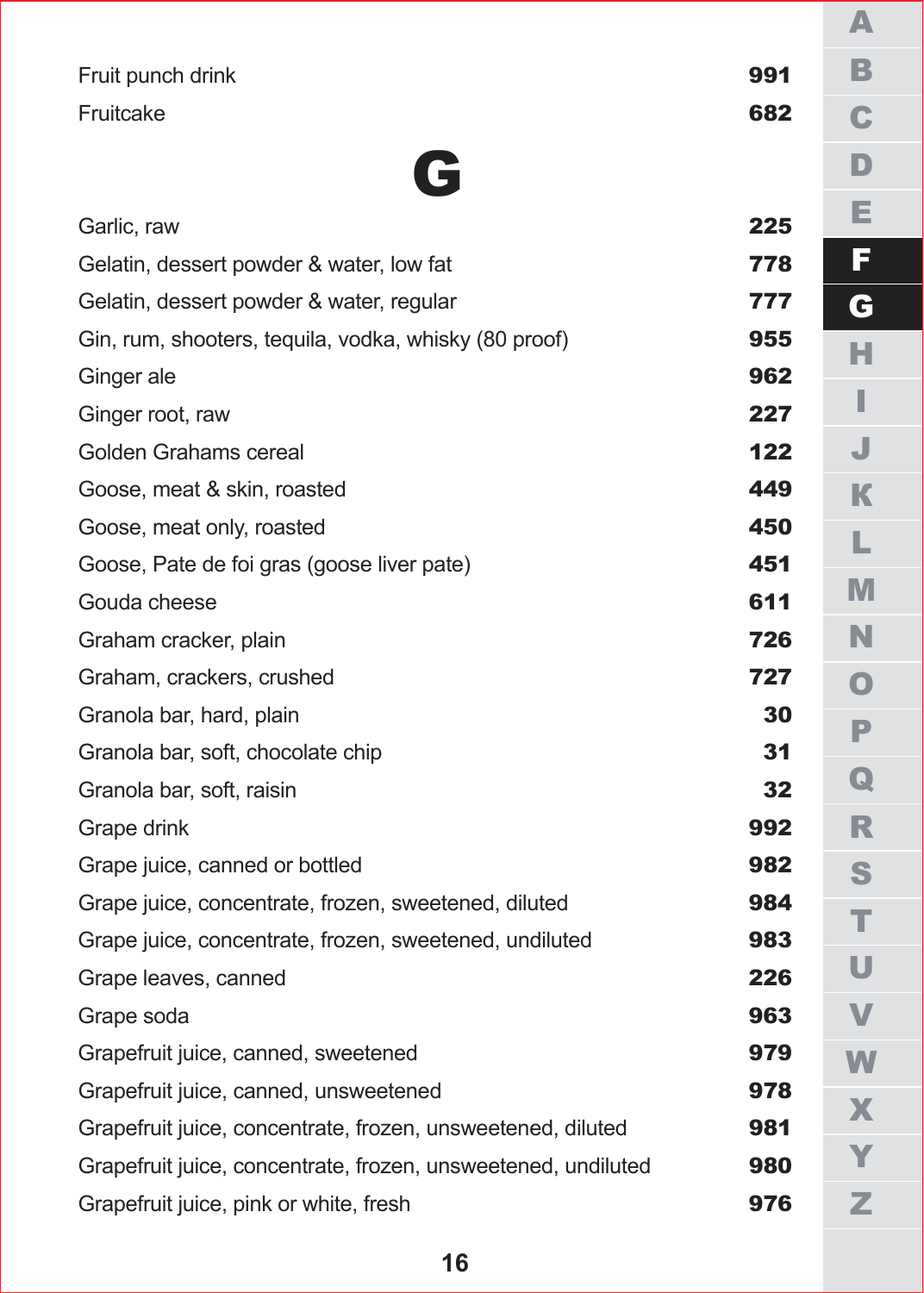| Grapefruit, canned, light syrup             | 356 |
|---------------------------------------------|-----|
| Grapefruit, fresh without peel, pink or red | 354 |
| Grapefruit, fresh without peel, white       | 355 |
| Grapes, seedless, fresh                     | 357 |
| Green beans (snap), canned, drained         | 175 |
| Green beans (snap), frozen, cooked, drained | 173 |
| Green beans (snap), raw, cooked, drained    | 171 |
| Guacamole                                   | 944 |
| Gummy bears                                 | 688 |
|                                             |     |

H

Haddock, baked or broiled 511 Halibut, baked or broiled 512 Ham cheese stuffed sandwich, frozen **825** Ham, canned **462** Ham, cooked, extra lean **1998** and 1999 and 1999 and 1999 and 1999 and 1999 and 1999 and 1999 and 1999 and 1999 and 1999 and 1999 and 1999 and 1999 and 1999 and 1999 and 1999 and 1999 and 1999 and 1999 and 1999 and 1999 an Ham, cooked, regular **484** Ham, cured, lean & fat 464 Ham, fresh, cooked, lean & fat **463** Ham, honey, smoked, cooked **486** Ham, leg, roasted piece, lean & fat 465 Hamburger, double, large, lettuce, tomato, mayo, fast food 859 Hamburger, single, large, lettuce, tomato, mayo, fast food 860 Hamburger, double, regular, lettuce, tomato, mayo, fast food 857 Hamburger, single, regular, lettuce, tomato, mayo, fast food 858 Hard candy **689** Hash brown potatoes, fast food 839 Hashed browns, frozen **279** Hashed browns, home made 280 Hazelnuts, chopped 561 Hearts of palm, canned **229**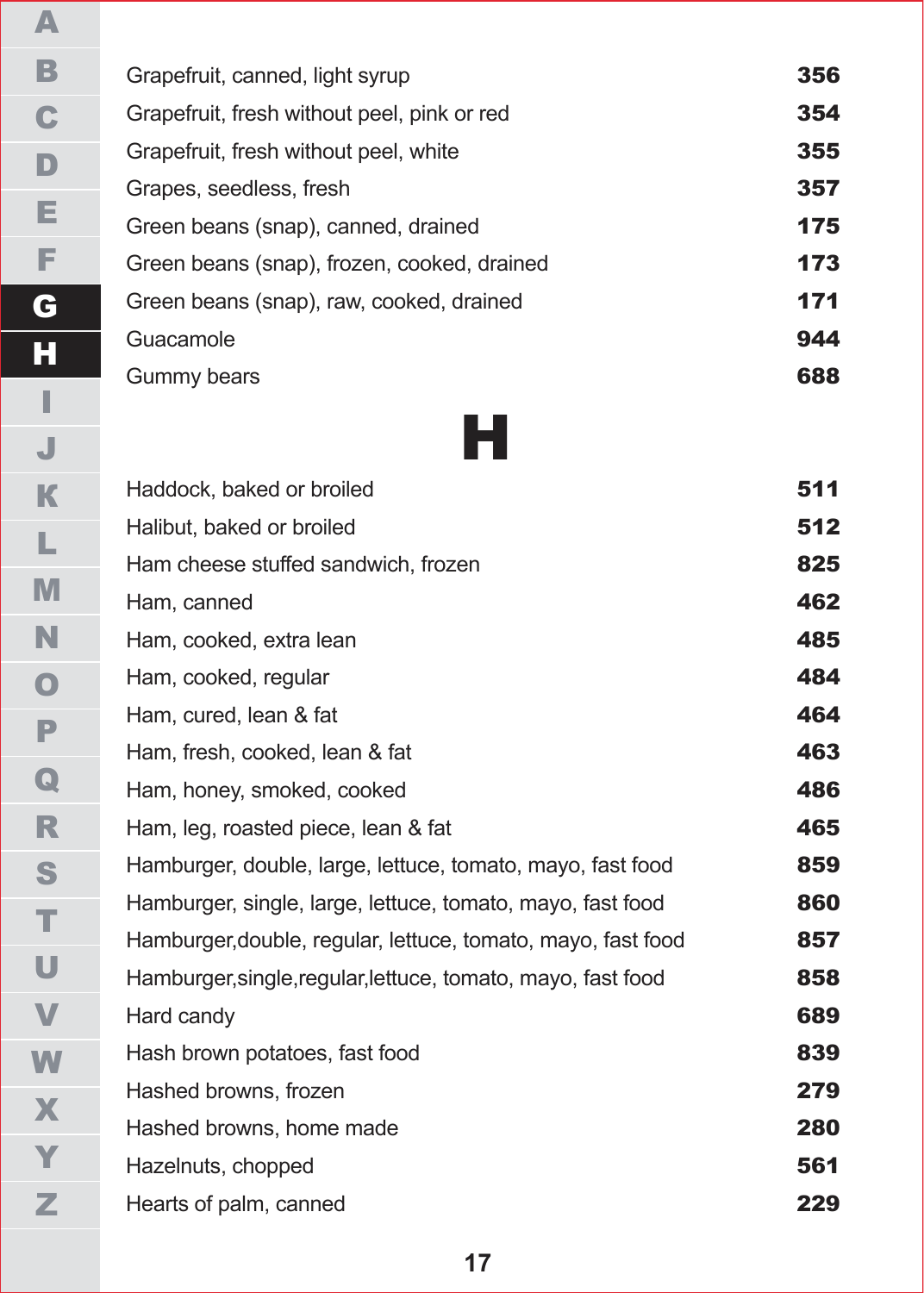| Herb tea                                        | 996 |  |
|-------------------------------------------------|-----|--|
| Herring, pickled                                | 513 |  |
| Honey                                           | 779 |  |
| Honey Nut Cheerios cereal                       | 123 |  |
| Honey Nut Clusters cereal                       | 124 |  |
| Horseradish, prepared                           | 940 |  |
| Hot dog / Frankfurter, beef                     | 487 |  |
| Hot dog / Frankfurter, beef & pork              | 488 |  |
| Hot dog, chili, fast food                       | 862 |  |
| Hot dog, plain, fast food                       | 861 |  |
| Hummus, commercial                              | 562 |  |
|                                                 |     |  |
|                                                 |     |  |
| Ice Cream Strawberry                            | 293 |  |
| Ice cream, chocolate                            | 639 |  |
| Ice cream, chocolate, low fat                   | 640 |  |
| Ice cream, soft serve, vanilla                  | 643 |  |
| Ice cream, vanilla                              | 641 |  |
| Ice cream, vanilla, low fat                     | 642 |  |
| Ice cream, vanilla, soft serve, cone, fast food | 853 |  |
| Ice pop                                         | 775 |  |
| Indian fry bread (Naan)                         | 11  |  |
| Italian bread                                   | 12  |  |
| Italian dressing, low fat                       | 807 |  |
| Italian dressing, regular                       | 806 |  |
| Italian ice cream, restaurant prepared          | 776 |  |
| Italian salad dressing, fat free                | 294 |  |
|                                                 |     |  |
|                                                 |     |  |
| Jalapenos peppers, canned                       | 263 |  |
| Jams                                            | 780 |  |
|                                                 |     |  |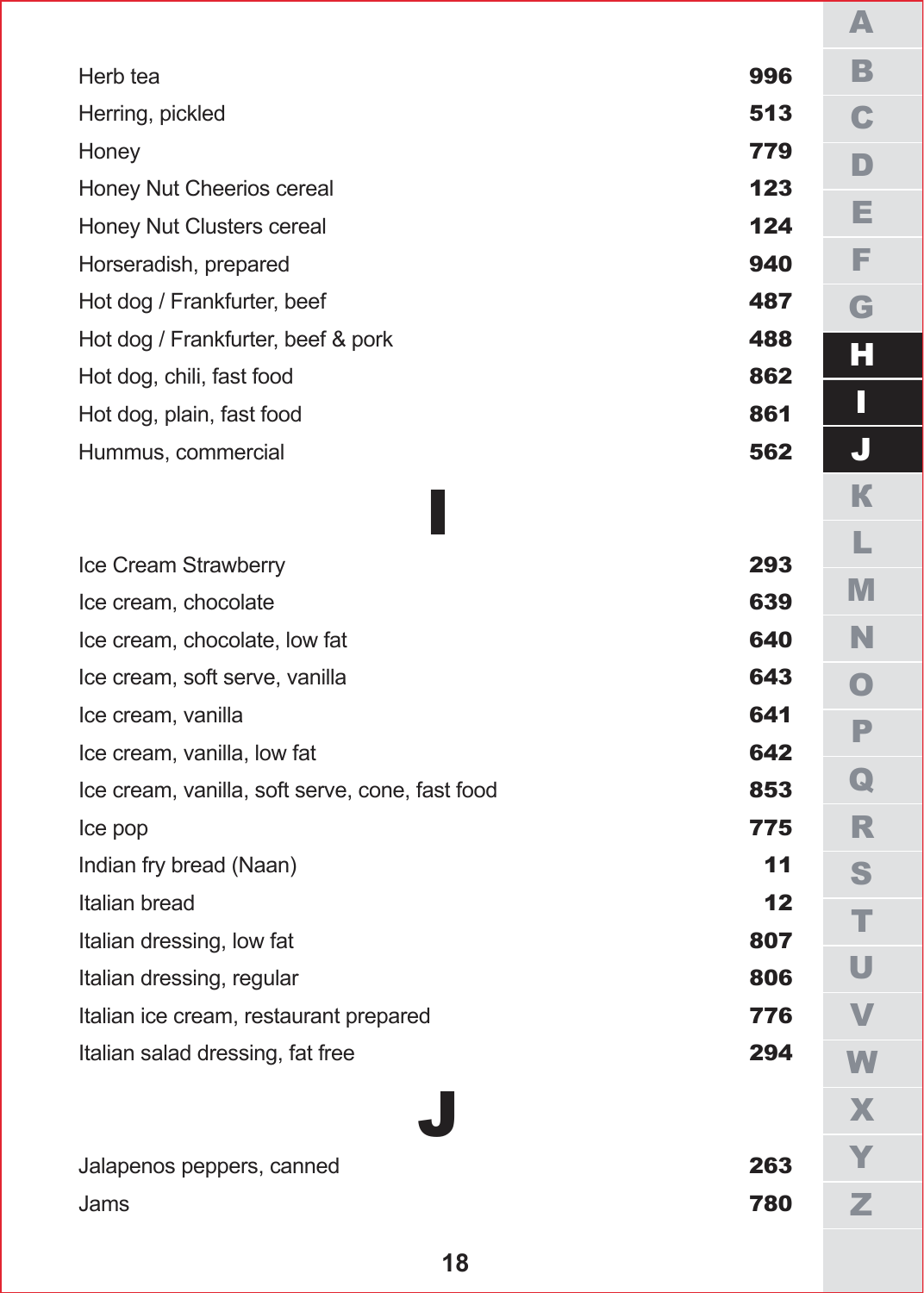| Jelly beans                               | 690<br>230 |
|-------------------------------------------|------------|
| Jerusalem artichoke, fresh<br>Jicama, raw | 952        |
|                                           | К          |

| Kale, fresh, cooked, drained    | 231 |
|---------------------------------|-----|
| Kale, frozen, cooked, drained   | 232 |
| Ketchup                         | 930 |
| Kidney beans, red, dry, cooked  | 542 |
| Kiwi fruit, fresh, without skin | 358 |
| Kix cereal                      | 125 |
| Kohlrabi, cooked, drained       | 233 |
|                                 |     |

# L

| Lam, leg, lean, roasted                     | 500 |
|---------------------------------------------|-----|
| Lamb, chops, cooked, lean                   | 422 |
| Lamb, chops, cooked, lean & fat             | 421 |
| Lamb, ground, cooked, grilled               | 417 |
| Lamb, leg, roasted, lean & fat              | 425 |
| Lamb, loin grilled, lean                    | 424 |
| Lamb, loin, grilled, lean & fat             | 423 |
| Lamb, rib, lean, cooked, roasted            | 493 |
| Lard                                        | 784 |
| Lasagna with meat & sauce                   | 826 |
| Lasagna, vegetable                          | 827 |
| Leeks, cooked, drained                      | 234 |
| Lemon juice, canned or bottled, unsweetened | 361 |
| Lemon juice, fresh                          | 360 |
| Lemon lime soda                             | 964 |
| Lemon meringue pie                          | 70  |
| Lemonade, concentrate, frozen prepared      | 993 |
|                                             |     |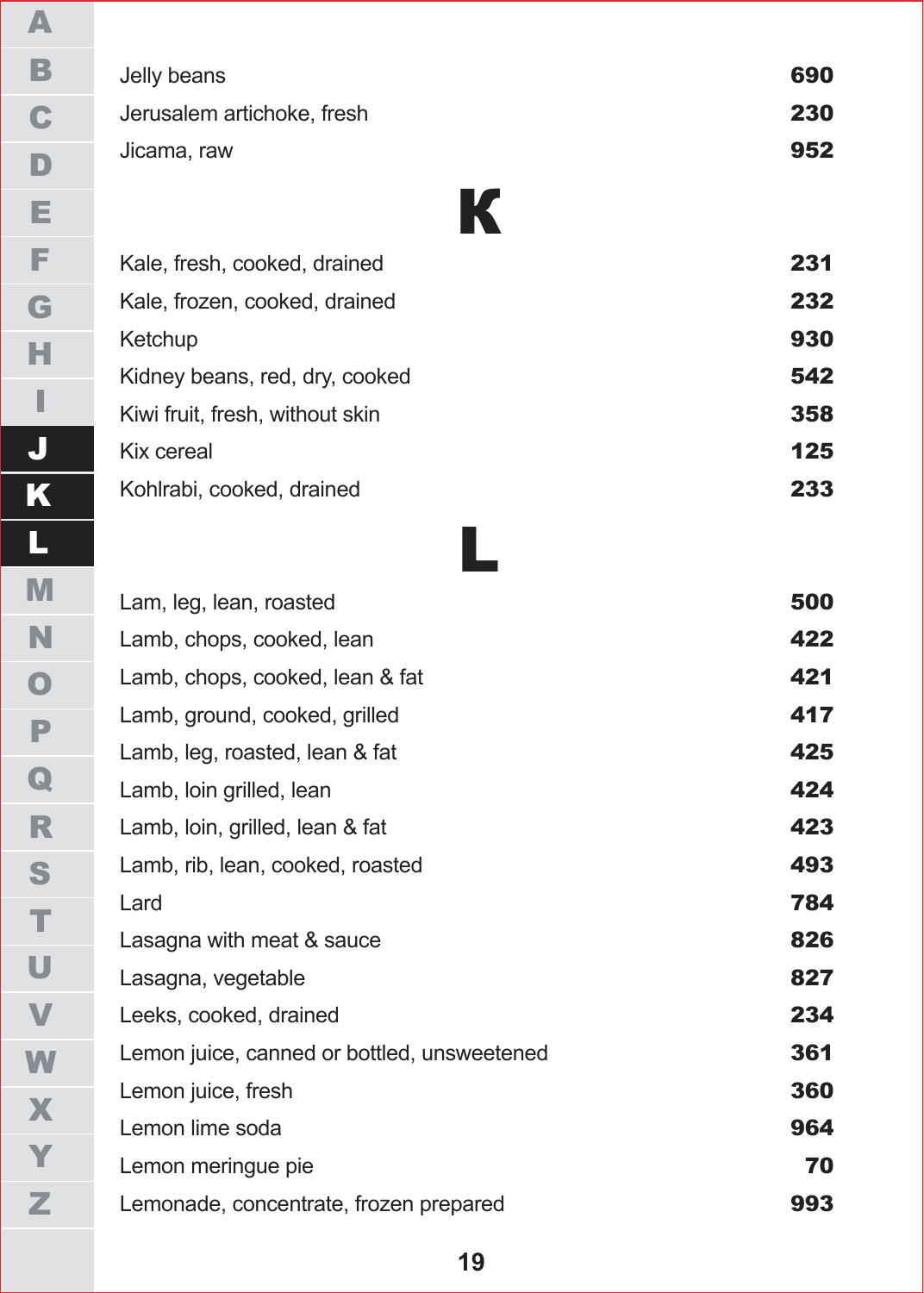| Lemonade, powder, prepared regular with water  | 994 |
|------------------------------------------------|-----|
| Lemons, fresh, without skin                    | 359 |
| Lentil soup, ready to serve, low fat, low salt | 900 |
| Lentils, dry, cooked                           | 563 |
| Lettuce, fresh                                 | 235 |
| Life cereal                                    | 126 |
| Lima beans, baby, frozen, cooked, drained      | 170 |
| Lima beans, frozen, cooked, drained            | 169 |
| Lime juice, canned, unsweetened                | 363 |
| Lime juice, fresh                              | 362 |
| Liqueur (53 proof)                             | 956 |
| Lobster, steamed                               | 514 |
| Looseleaf, leaf                                | 238 |
| Looseleaf, pieces, shredded                    | 239 |

# M

| M&M's, peanut (M&M Mars)               | 693 |
|----------------------------------------|-----|
| M&M's, plain (M&M Mars)                | 694 |
| Macademia nuts, dry roasted, salted    | 564 |
| Macaroni pasta, cooked                 | 142 |
| Macaroni, beef, frozen, Healthy choice | 819 |
| Mackerel, cooked                       | 515 |
| Mandarin oranges, light syrup          | 364 |
| Mangos, fresh, without skin & pit      | 365 |
| Maple syrup                            | 770 |
| Maraschino Cherries, canned, drained   | 366 |
| Margarine, regular (80% fat)           | 785 |
| Margarine, spread (40%)                | 789 |
| Margarine, spread (60% fat)            | 787 |
| Marshmallows, miniature                | 691 |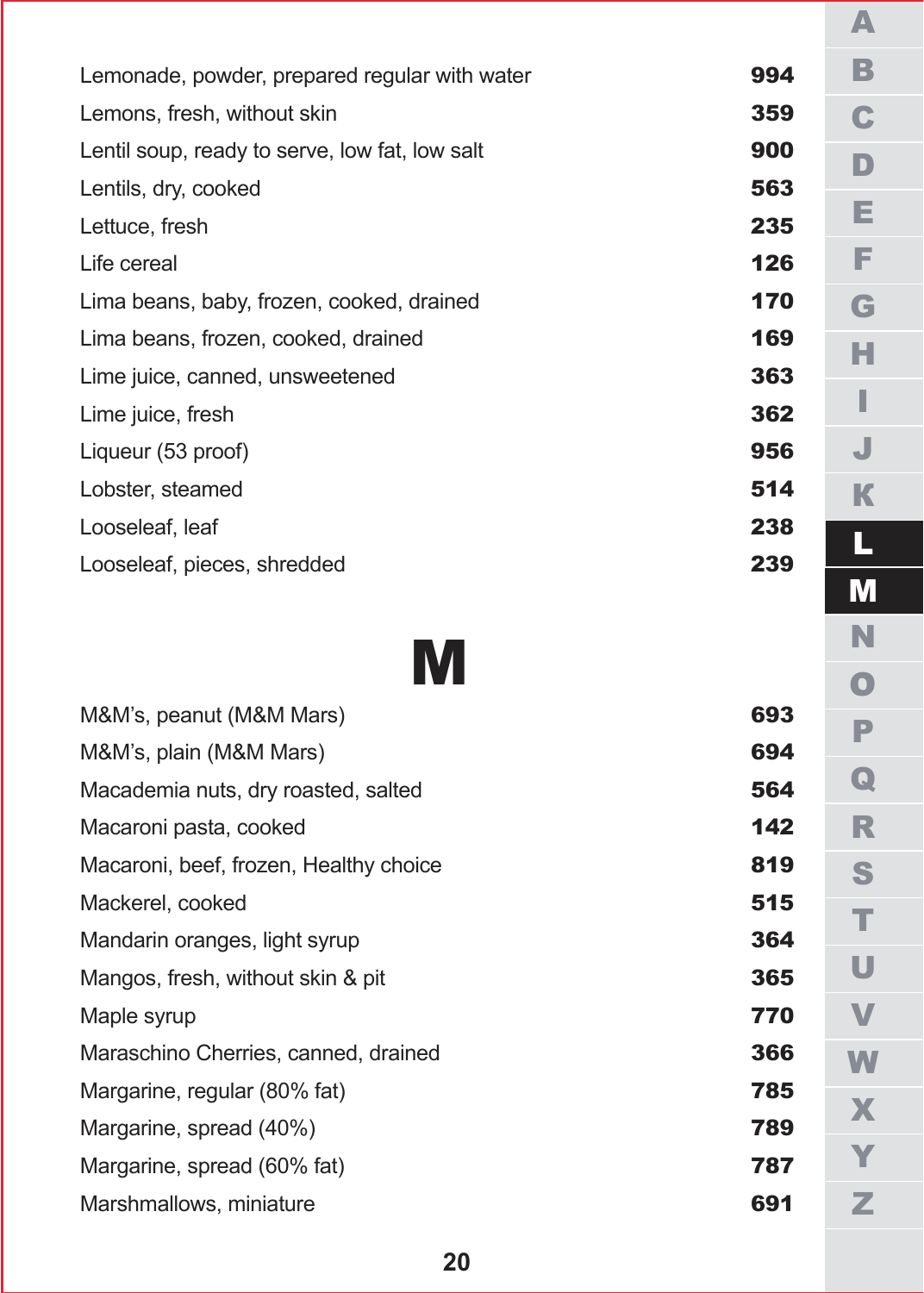| Marshmallows, regular                              | 692 |
|----------------------------------------------------|-----|
| Mashed potatoes, fast food                         | 863 |
| Matzo cracker, plain                               | 52  |
| Mayo type salad dressing, Miracle whip, light      | 553 |
| Mayo type salad dressing, Miracle whip, regular    | 550 |
| Mayonaise, fat free                                | 810 |
| Mayonaise, light (cholesterol free)                | 809 |
| Mayonaise, regular                                 | 808 |
| Meatballs with pasta sauce, canned                 | 654 |
| Meatballs with pasta sauce, frozen                 | 650 |
| Melba toast, plain                                 | 728 |
| Melon, Cantaloupe, wedge without rind              | 367 |
| Melon, Honeydew, wedge without rind                | 368 |
| Mexican rice, side dish, dry mix                   | 831 |
| Milk, evaporated, canned, skim milk                | 653 |
| Milk shake, thick, chocolate                       | 659 |
| Milk shake, thick, vanilla                         | 660 |
| Milk, evaporated, canned, whole milk               | 652 |
| Milk, low fat $(1%)$                               | 647 |
| Milk, nonfat/skim                                  | 648 |
| Milk, reduced fat (2%)                             | 646 |
| Milk, whole (3.25%)                                | 645 |
| Milk, evaporated, canned, skim milk                | 53  |
| Milky way (M&M Mars)                               | 695 |
| Minestrone soup, condensed, prep. w. water         | 888 |
| Minestrone soup, ready to serve, low fat, low salt | 901 |
| Mixed grain bread                                  | 13  |
| Mixed nuts with peanuts, dry roasted, salted       | 703 |
| Mixed nuts with peanuts, oil roasted, salted       | 732 |
| Molasses syrup                                     | 771 |
| Monterey cheese                                    | 612 |
| Mozzarella cheese sticks<br>O <sub>4</sub>         | 829 |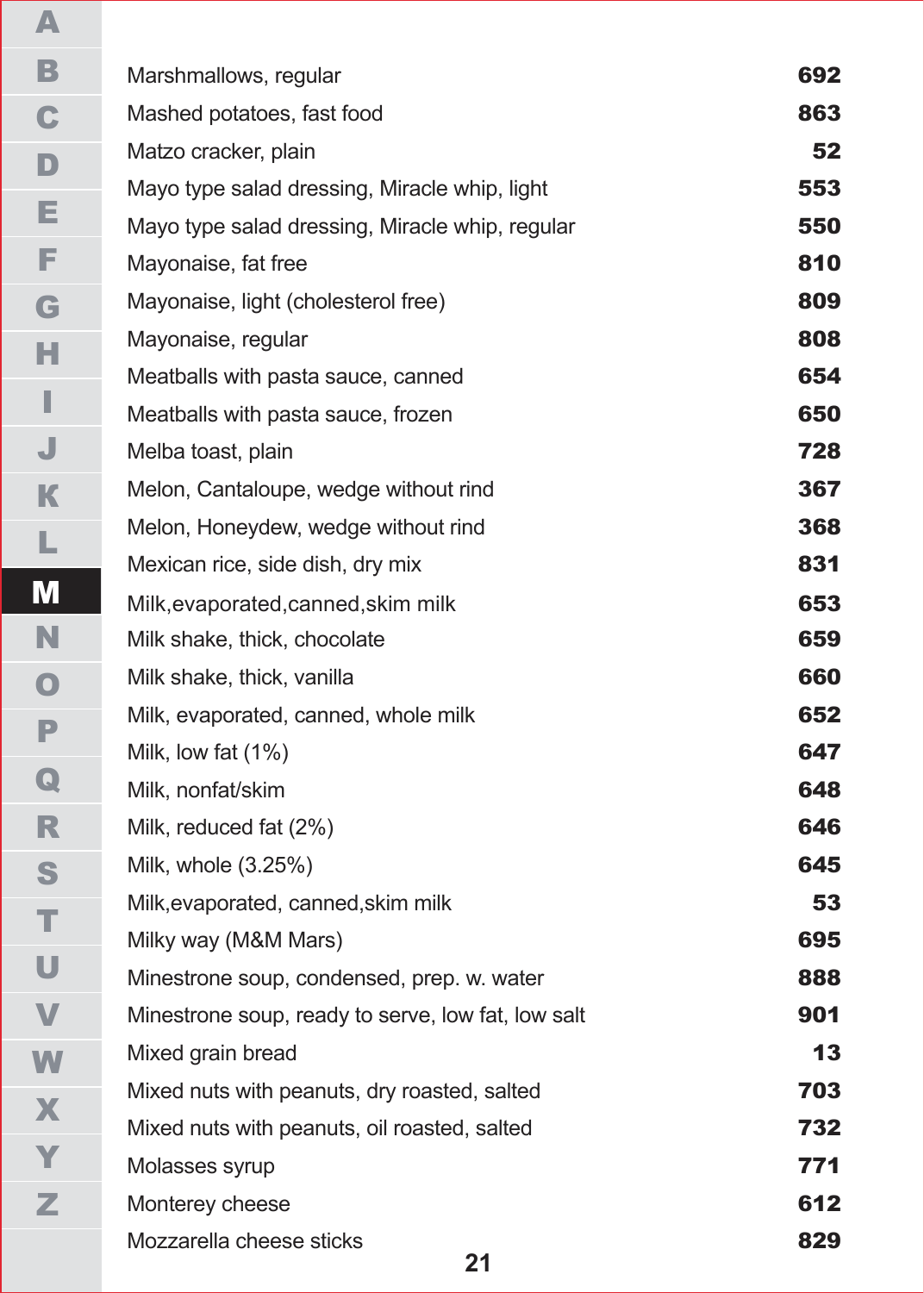| Mozzarella cheese, whole milk                         | 613 |
|-------------------------------------------------------|-----|
| Muenster cheese                                       | 614 |
| Muffins, blueberry, commercial                        | 53  |
| Muffins, blueberry, mix                               | 54  |
| Muffins, bran with raisins                            | 55  |
| Muffins, corn mix                                     | 57  |
| Muffins, corn, commercial                             | 56  |
| Muffins, oatbran, commericial                         | 58  |
| Mushroom gravy, canned                                | 923 |
| Mushroom, Shitake, dried                              | 246 |
| Mushrooms, canned, drained                            | 244 |
| Mushrooms, cooked, drained                            | 243 |
| Mushrooms, fresh                                      | 242 |
| Mushrooms, Shitake, cooked                            | 245 |
| Mussels, steamed                                      | 516 |
| Mustard greens, cooked, drained                       | 247 |
| Mustard, prepared, yellow                             | 942 |
| N                                                     |     |
| Nacho cheese sauce, ready to serve                    | 914 |
| Nachos with cheese, fast food                         | 764 |
| Natural Cereal 100%, Oats, honey and raisins          | 128 |
| Natural Cereal 100%, Oats, honey and raisins, low fat | 129 |
| Nature Valley, Granola, cereal                        | 127 |
| Nectarines, fresh                                     | 369 |

А $\mathbb B$ BCDEFGHIJ  $\mathbf C$ D Е F G н I. J КLМM<br>N О $\mathbb P$ PQRSTUVWXYZ  $\Omega$  $\mathbb{R}$ S. т U  $\mathbf{V}$ W  $\mathbf{X}$ Y  $\mathbb{Z}$ 

6 1 5

1 4 3

1 4 4

1 4 5

1 4 6

9 4 3

Neufchatel cheese

Noodles, chow mein, canned

Noodles, egg, regular, cooked

Noodles, egg, spinach, cooked

Nutella hazelnut spread

Noodles, Japanese, soba, cooked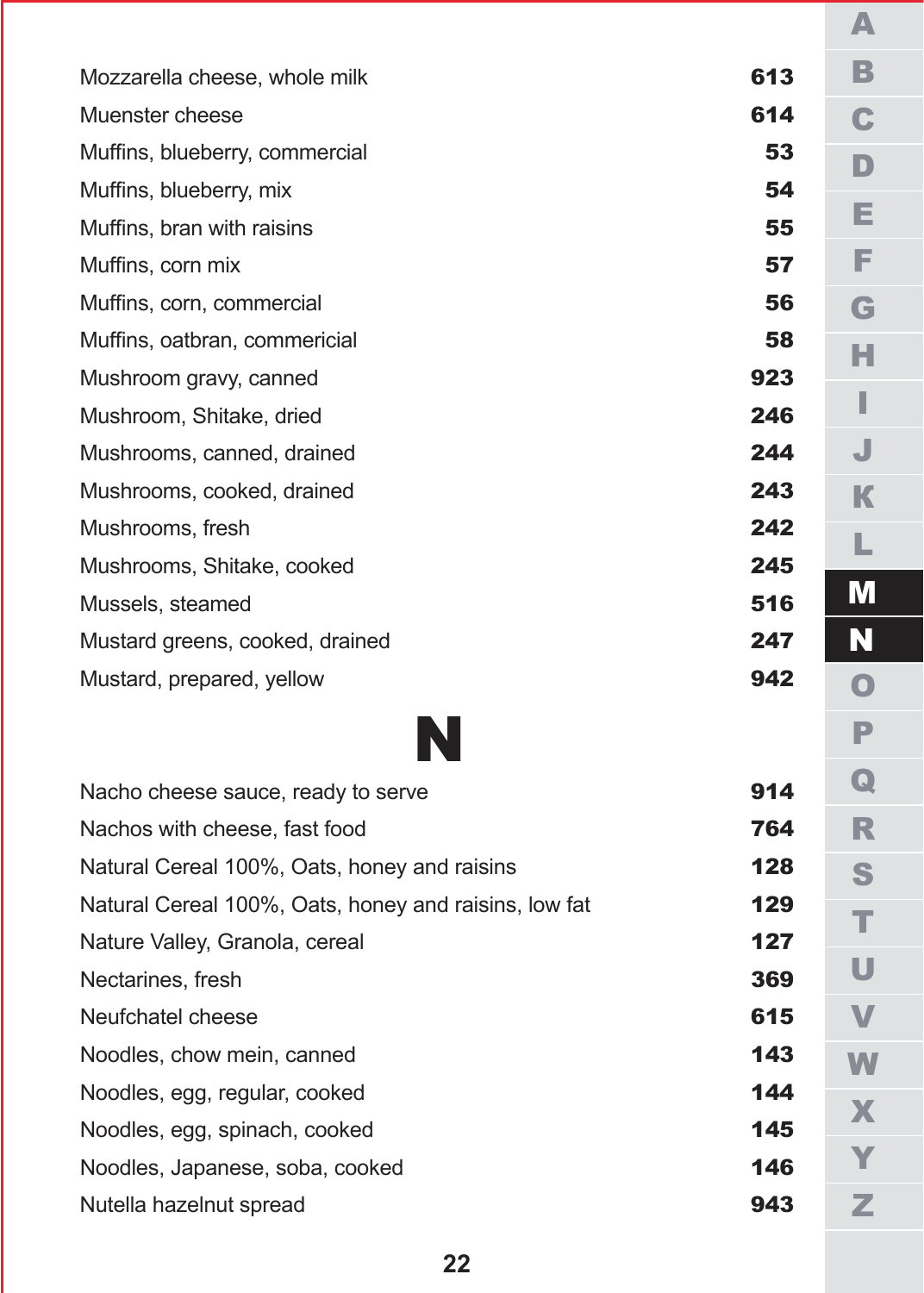| Nutri grain cereal bar, fruit      | 33  |
|------------------------------------|-----|
| Nuts, almonds, shelled             | 539 |
| Nuts. Brazil. shelled              | 552 |
| Nuts, cashews, salted, oil roasted | 555 |

### O

Oat bran, uncooked 5 9 Oatmeal bread 1 4 Oatmeal cookie, fat free 7 1 6 Oatmeal cookie, regular, large 7 1 4 Oatmeal cookie, soft type 7 1 5 Oatmeal, apples & cinnamon, instant 9 5 Oatmeal, maple & brown sugar, instant 9 6 Oatmeal, plain, instant, fortified 9 4 Oatmeal, plain, regular, quick or instant, nonfortified 9 7 Ocean perch, cooked 5 1 7 Okra, frozen, cooked, drained 2 4 9 Okra, raw, cooked, drained 2 4 8 Olives, black, canned, ripe 3 7 2 Olives, green, pickled 3 7 1 Onion rings, breaded, fried, fast food 8 6 4 Onion soup, dry mix, prep. w. water 9 0 7 Onion soup, dry mix, unprepared 9 0 4 Onion, dehydrated flakes 2 5 2 2 5 0 Onion, fresh, cooked, drained 2 5 1

2 5 3

9 8 5

9 8 6

9 8 9

9 8 8

Onion, Spring, fresh Orange juice, all varieties, fresh Orange juice, canned, unsweetened Orange juice, diluted Orange juice, undiluted

Onion, fresh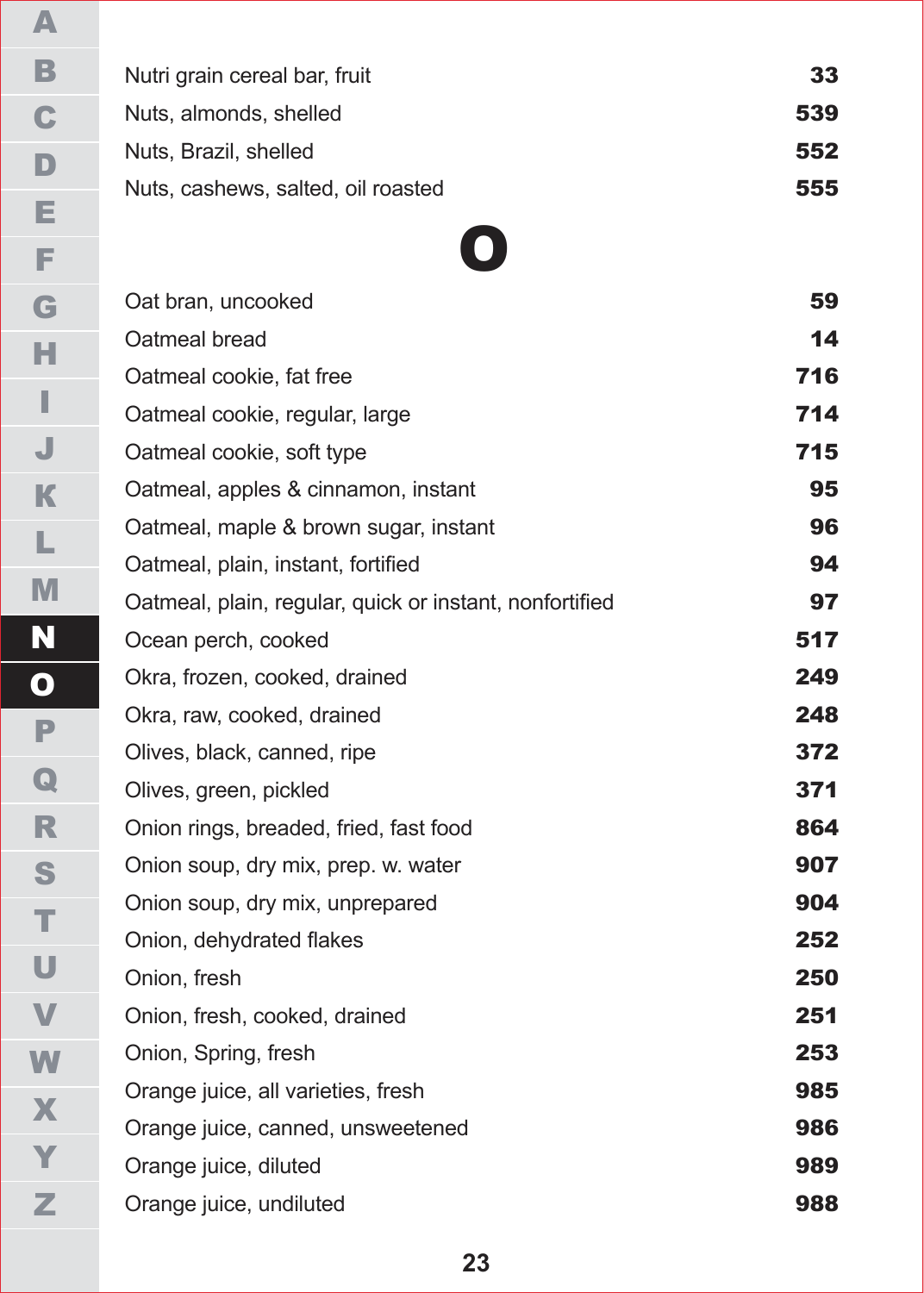|                                             |     | A           |
|---------------------------------------------|-----|-------------|
| Orange soda                                 | 967 | В           |
| Orange, fresh, without peel & seeds         | 370 | C           |
| Oyster, breaded, fried                      | 519 | D           |
| Oyster, raw meat only                       | 518 |             |
|                                             |     | Е           |
|                                             |     | Е           |
| $\overline{\phantom{a}}$                    |     | G           |
| Pancakes, butter & syrup, fast food         | 840 | н           |
| Pancakes, complete mix                      | 61  |             |
| Pancakes, frozen, ready                     | 60  | ı           |
| Pancakes, mix, 2% milk, egg & oil           | 62  | J           |
| Papayas, fresh                              | 373 | К           |
| Parmesan cheese                             | 616 | L           |
| Parsley, fresh                              | 254 |             |
| Parsnips, cooked, drained                   | 255 | M           |
| Pasta, fresh-refrigerated, plain, cooked    | 147 | N           |
| Pastrami, beef, cured                       | 489 | O           |
| Pea soup, condensed, prep. w. water         | 889 | P           |
| Pea, navy, dry, cooked                      | 544 |             |
| Peach pie                                   | 781 | $\mathbf Q$ |
| Peaches, canned, heavy syrup                | 375 | R           |
| Peaches, canned, juice pack                 | 376 | S           |
| Peaches, dried                              | 377 | т           |
| Peaches, fresh                              | 374 |             |
| Peanut butter cookie, commercial            | 717 | U           |
| Peanut butter cookie, recipe with margarine | 718 | V           |
| Peanut butter, reduced fat, smooth          | 572 | W           |
| Peanut butter, regular, chunk               | 571 | X           |
| Peanut butter, regular, smooth              | 570 |             |
| Peanuts, dry roasted                        | 565 |             |
| Peanuts, dry roasted, salted                | 567 | Z           |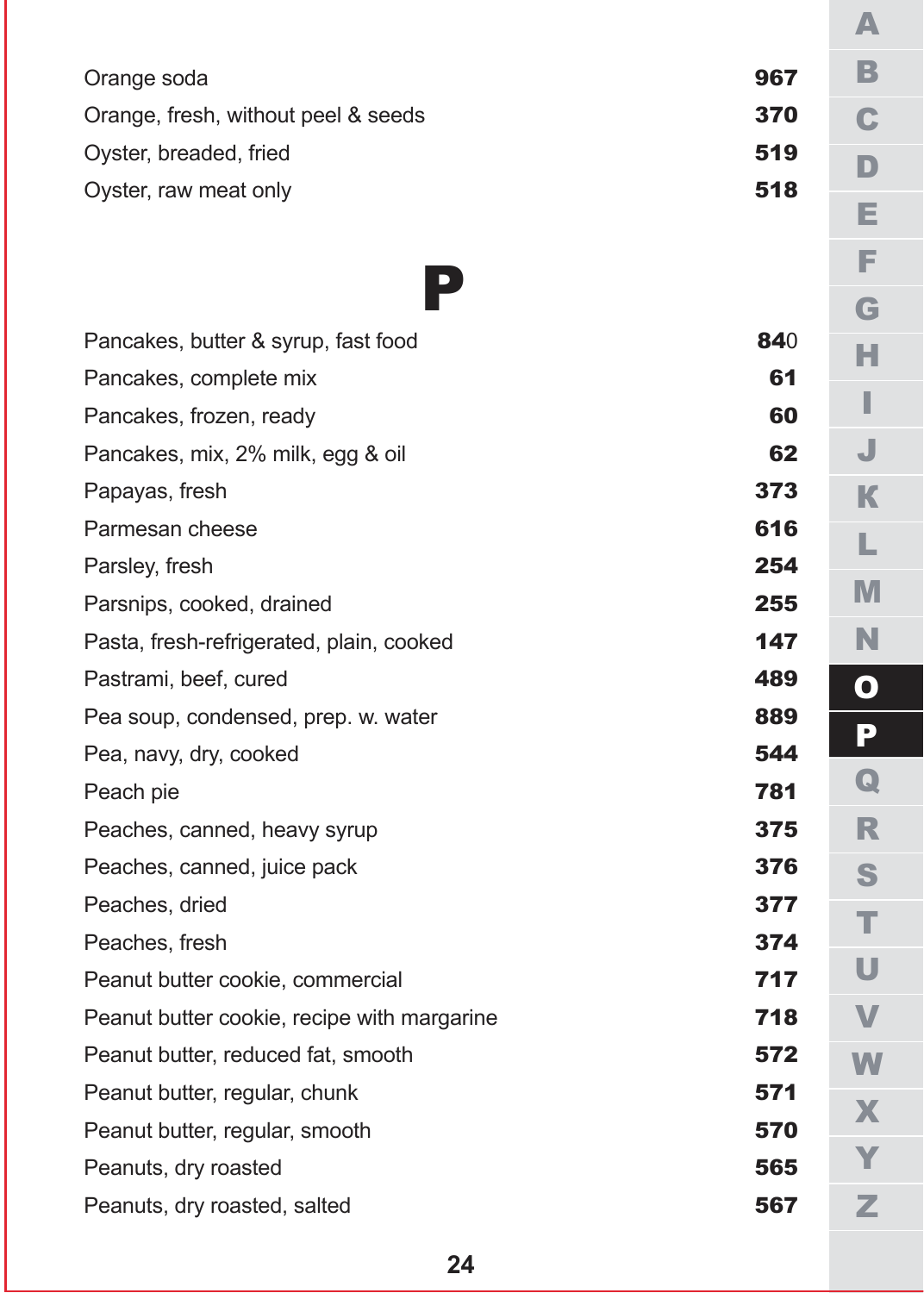| Peanuts, dry roasted, unsalted                       | 568 |
|------------------------------------------------------|-----|
| Peanuts, oil roasted                                 | 566 |
| Peanuts, oil roasted, salted                         | 569 |
| Pears, canned, heavy syrup                           | 379 |
| Pears, canned, juice pack                            | 380 |
| Pears, fresh                                         | 378 |
| Peas, Black eye, canned                              | 548 |
| Peas, green, canned, drained                         | 258 |
| Peas, green, frozen, cooked, drained                 | 259 |
| Peas, sugar snap, fresh, cooked, drained             | 256 |
| Peas, sugar snap, frozen, cooked, drained            | 257 |
| Pecan pie                                            | 71  |
| Pecans, halves                                       | 574 |
| Pepperoni pizza, frozen, cooked                      | 786 |
| Pepperoni, pork, beef                                | 490 |
| Peppers, banana, fresh                               | 260 |
| Pickles, cucumber, dill                              | 269 |
| Pickles, relish, sweet                               | 270 |
| Pie crust, baked, frozen                             | 64  |
| Pie crust, baked, recipe                             | 63  |
| Pie crust, graham cracker                            | 65  |
| Pimento, canned                                      | 268 |
| Pine nuts, shelled                                   | 575 |
| Pineapple juice, unsweetened, canned                 | 386 |
| Pineapple, canned, chunks/crushed, heavy syrup       | 382 |
| Pineapple, canned, slices, heavy syrup               | 383 |
| Pineapple, canned, slices, juice pack                | 385 |
| Pineapple, canned, slices/chunks/crushed, juice pack | 384 |
| Pineapple, fresh, diced                              | 381 |
| Pistachio nuts, dry roasted, salt, shelled           | 576 |
| Pita bread                                           | 15  |
|                                                      |     |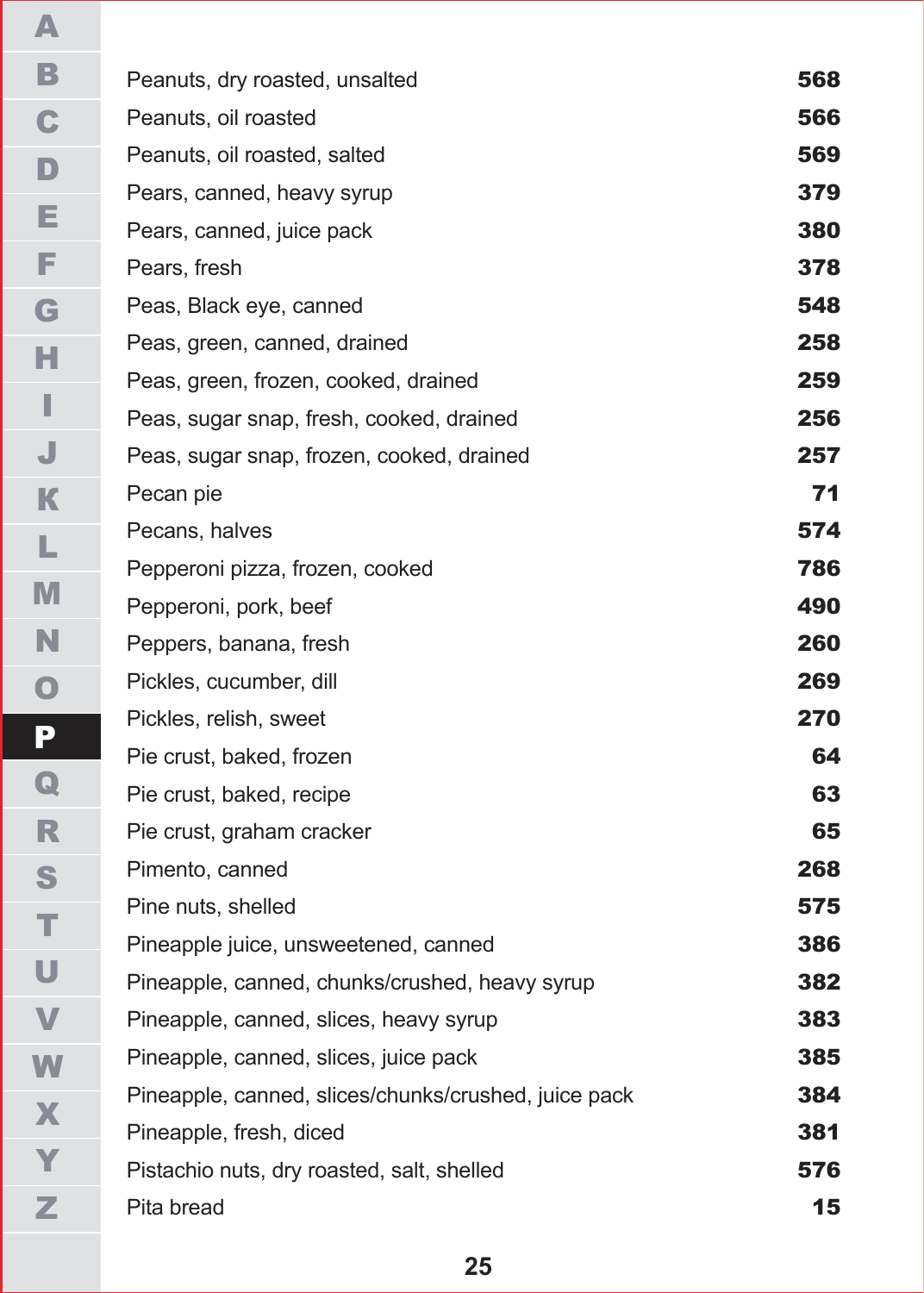| Pizza, cheese, fast food                           | 865 |  |
|----------------------------------------------------|-----|--|
| Pizza, meat and vegetable, frozen, cooked          | 788 |  |
| Pizza, pepperoni, fast food                        | 866 |  |
| Plantain, without peel, fresh                      | 387 |  |
| Plantains, cooked                                  | 966 |  |
| Plums, fresh                                       | 388 |  |
| Pollock, baked or broiled                          | 520 |  |
| Pomegranate, fresh                                 | 790 |  |
| Popcorn, air popped, unsalted                      | 748 |  |
| Popcorn, caramel, peanuts                          | 750 |  |
| Popcorn, cheese flavor                             | 751 |  |
| Popcorn, oil popped, salted                        | 749 |  |
| Pork and beans with tomato sauce, canned           | 832 |  |
| Pork chop, cooked, roasted                         | 521 |  |
| Pork steak, cooked, grilled                        | 794 |  |
| Pork tenderloin, grilled, lean                     | 471 |  |
| Pork, bacon, Canadian, cured, cooked               | 461 |  |
| Pork, bacon, cured, cooked                         | 460 |  |
| Pork, rib roast, lean & fat                        | 466 |  |
| Pork, ribs, backrubs, lean & fat, cooked,          | 467 |  |
| Pork, ribs, spareribs, lean & fat, cooked, braised | 468 |  |
| Pork, sausage, cooked, link                        | 469 |  |
| Pork, sausage, cooked, patty                       | 470 |  |
| Potato au gratin, dry mix, prep. w. butter         | 276 |  |
| Potato au gratin, home made, prep w. butter        | 277 |  |
| Potato chips, fat free                             | 755 |  |
| Potato chips, low fat                              | 754 |  |
| Potato chips, plain, salted                        | 752 |  |
| Potato chips, sour cream & onion                   | 753 |  |
| Potato pancakes, home made                         | 284 |  |
| Potato salad, home made                            | 285 |  |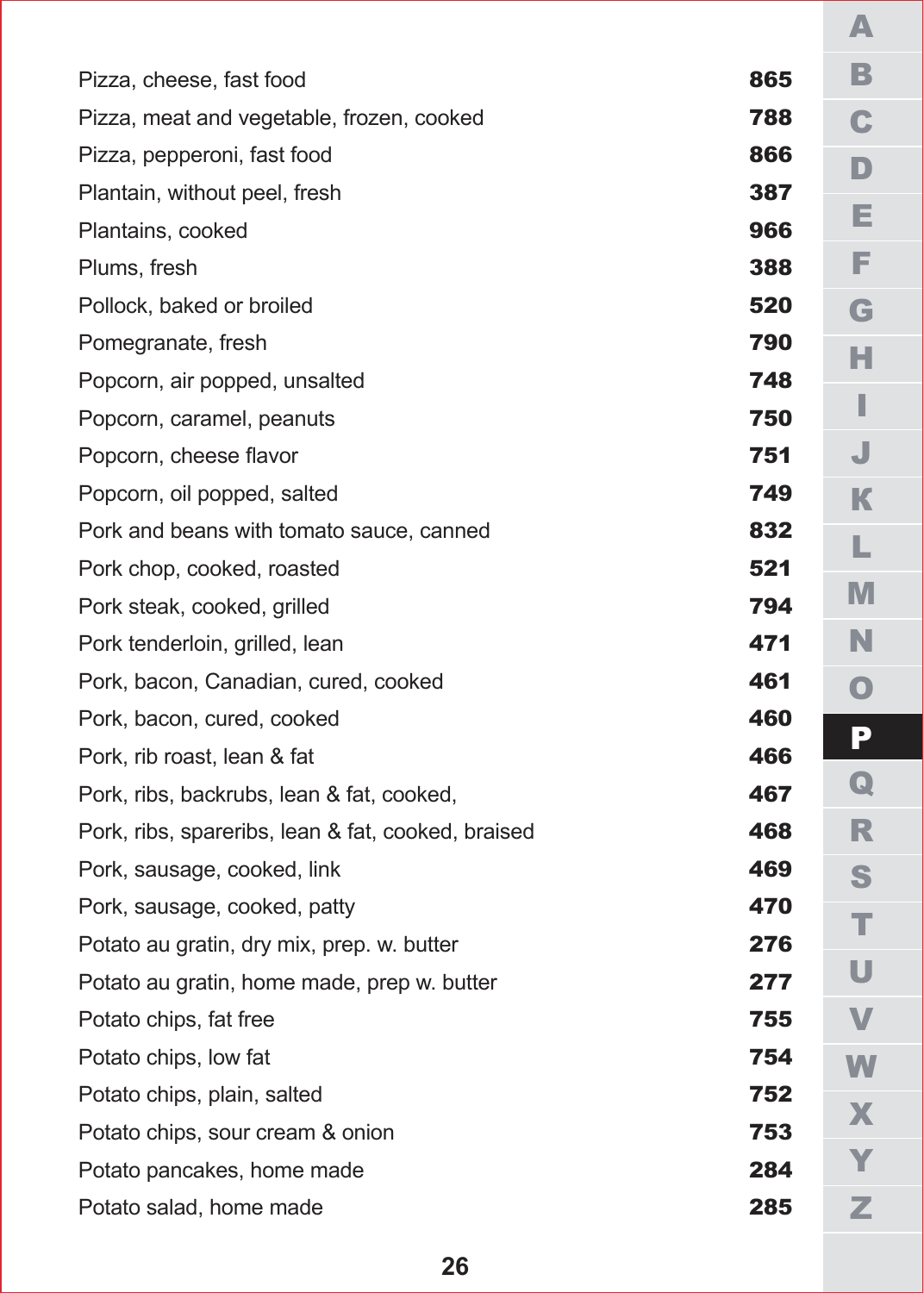| Potato, baked with skin                                         | 271 |
|-----------------------------------------------------------------|-----|
| Potato, baked, flesh only                                       | 272 |
| Potato, baked, skin only                                        | 273 |
| Potato, mashed, dehydrated flakes, whole milk, butter, salt     | 281 |
| Potato, mashed, home made, whole milk                           | 282 |
| Potato, mashed, home made, whole milk, margarine                | 283 |
| Potato, peeled after boiling                                    | 274 |
| Potato, peeled before boiling                                   | 275 |
| Potato, scalloped, dry mix, whole milk, butter                  | 286 |
| Potato, scalloped, home made, butter                            | 287 |
| Pound cake, butter                                              | 683 |
| Pound cake, fat free                                            | 684 |
| Pretzels, stick                                                 | 756 |
| Pretzels, twisted                                               | 757 |
| Product 19 cereal                                               | 130 |
| Provolone cheese                                                | 617 |
| Prune juice, canned or bottled                                  | 391 |
| Prunes, dried, pitted, uncooked                                 | 389 |
| Prunes, stewed, unsweetened                                     | 390 |
| Pudding, chocolate, dry mix prepared w 2% milk, regular, cooked | 736 |
| Pudding, chocolate, dry mix prepared w. 2% milk, instant        | 735 |
| Pudding, chocolate, ready to eat, fat free                      | 743 |
| Pudding, chocolate, ready to eat, regular                       | 739 |
| Pudding, rice, ready to eat, regular                            | 740 |
| Pudding, tapioca, ready to eat, regular                         | 741 |
| Pudding, tapioca, ready to eat, fat free                        | 744 |
| Pudding, vanilla, dry mix prepared w 2% milk, regular, cooked   | 738 |
| Pudding, vanilla, dry mix prepared w. 2% milk, instant          | 737 |
| Pudding, vanilla, ready to eat, regular                         | 742 |
| Pudding, vanilla, ready to eat, fat free                        | 745 |
| Puff pastry, frozen, ready-to-bake, baked                       | 766 |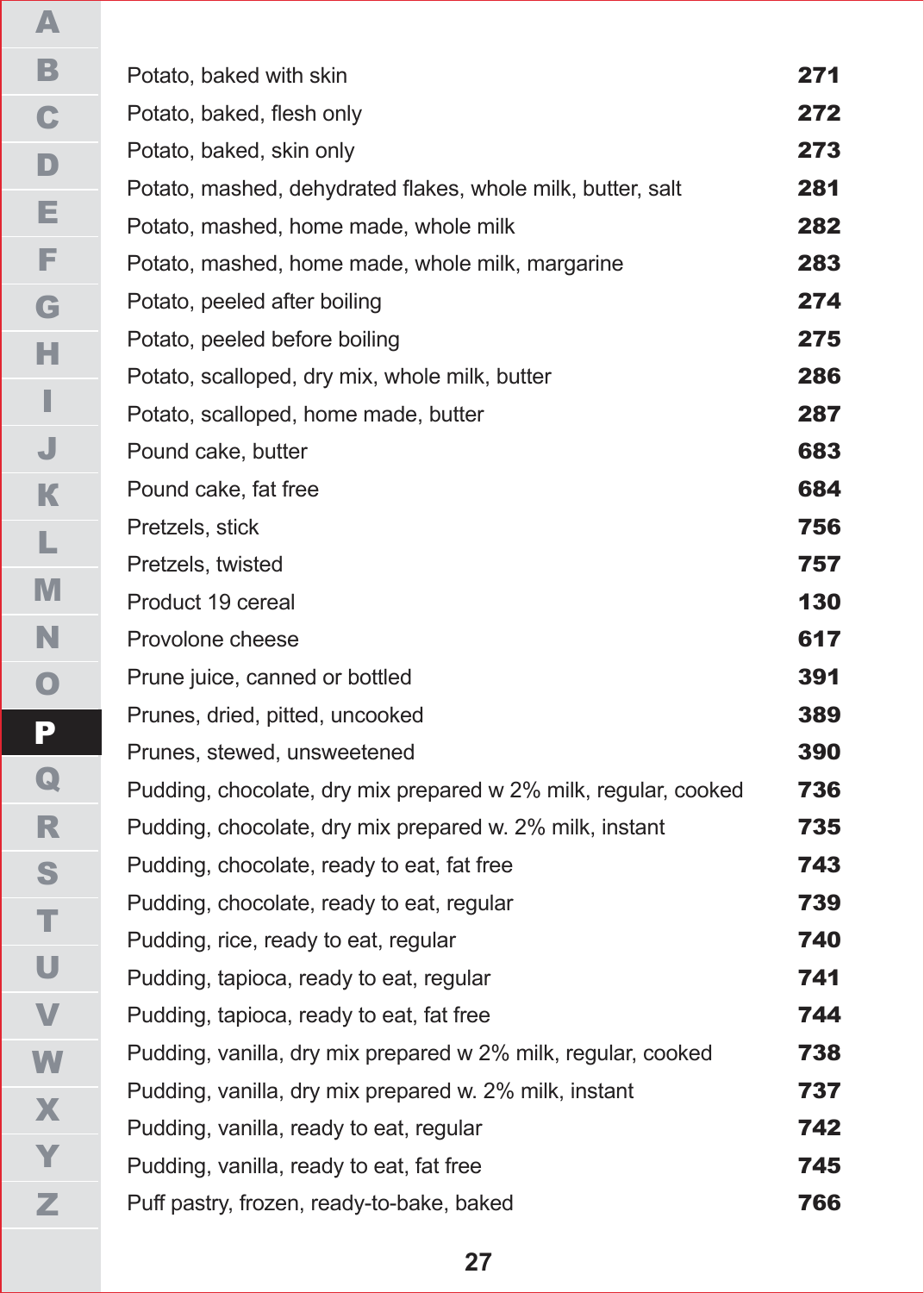| Puffed rice cereal           | 131 |
|------------------------------|-----|
| Puffed wheat cereal          | 132 |
| Pumpernickel bread           | 16  |
| Pumpkin pie                  | 72  |
| Pumpkin seeds, roasted, salt | 577 |
| Pumpkin, canned              | 289 |
| Pumpkin, cooked, mashed      | 288 |
|                              |     |



| Radishes, raw                                          | 290 |  |
|--------------------------------------------------------|-----|--|
| Raisin Bran cereal, General Mills, Total               | 133 |  |
| Raisin Bran cereal, Kellogg's                          | 134 |  |
| Raisin bread                                           | 17  |  |
| Raisin Nut Bran cereal                                 | 135 |  |
| Raisins, seedless                                      | 392 |  |
| Ramen noodle soup, chicken flavor, dry mix, unprepared | 905 |  |
| Ranch dressing, fat free                               | 813 |  |
| Ranch dressing, low fat                                | 812 |  |
| Ranch dressing, regular                                | 811 |  |
| Raspberries, fresh                                     | 393 |  |
| Raspberries, frozen, sweetened, thawed                 | 394 |  |
| Ravioli, tomato & meat sauce, canned                   | 820 |  |
| Red potato, with skin, baked                           | 796 |  |
| Reese's peanut butter cup (Hershey)                    | 696 |  |
| Refried beans, canned                                  | 578 |  |
| Rhubarb, frozen, cooked with sugar                     | 395 |  |
| Rhubarb, frozen, cooked with sugar                     | 797 |  |
| Rice cake, brown rice, plain                           | 158 |  |
| Rice Krispies cereal                                   | 136 |  |
| Rice krispies treat/bar, square                        | 758 |  |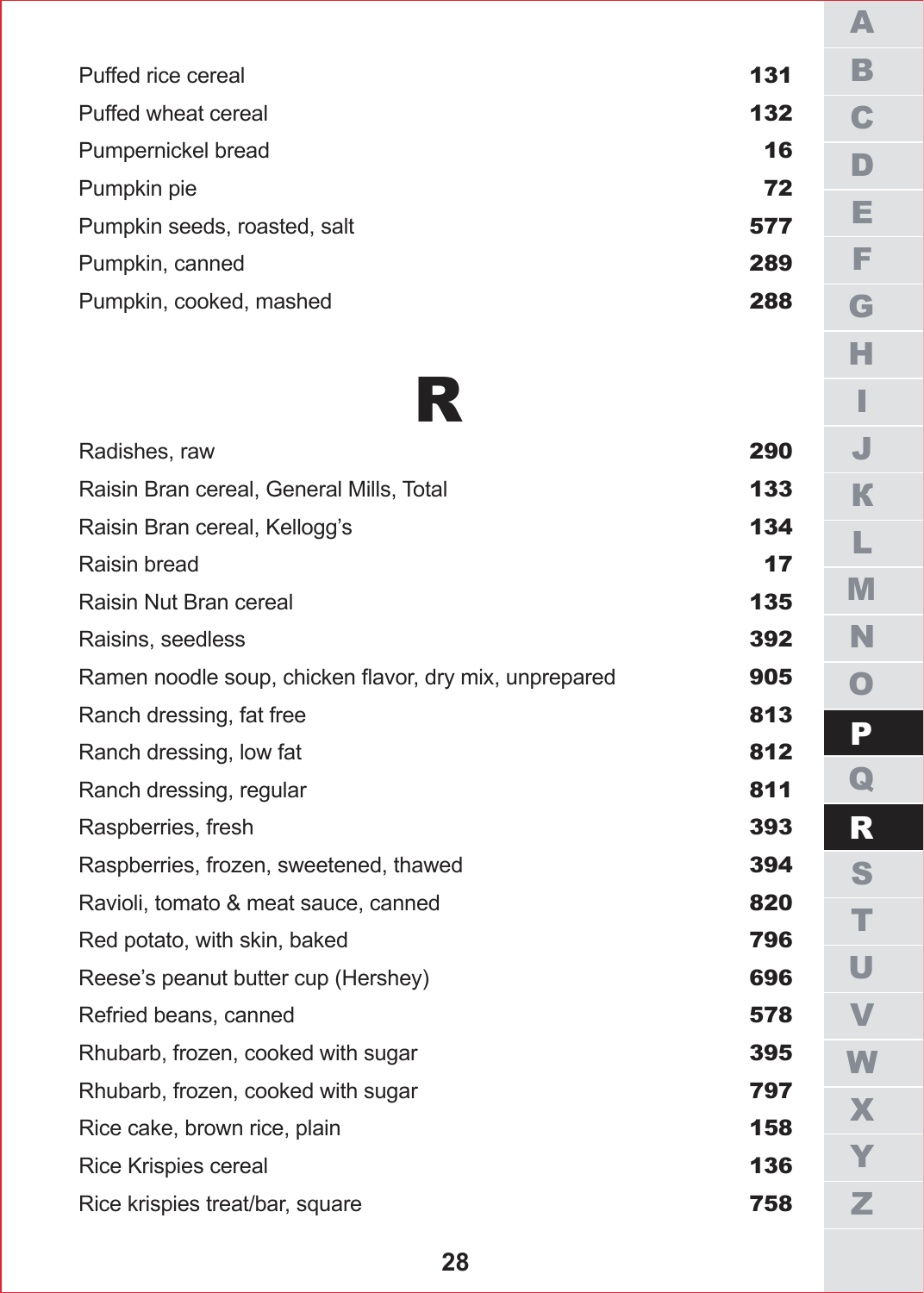| Rice, brown, long grain, cooked  | 151 |
|----------------------------------|-----|
| Rice, instant, cooked            | 156 |
| Rice, instant, raw               | 155 |
| Rice, noodles, cooked            | 150 |
| Rice, white long grain, cooked   | 153 |
| Rice, white long grain, instant  | 154 |
| Rice, white long grain, raw      | 152 |
| Rice, wild, cooked               | 157 |
| Ricotta cheese, part skim milk   | 619 |
| Ricotta cheese, whole milk       | 618 |
| Rolls, dinner                    | 73  |
| Rolls, hamburger, hotdog         | 74  |
| Romaine lettuce, shredded        | 241 |
| Romaine lettuce, inner leaf      | 240 |
| Romano cheese                    | 620 |
| Root beer soda                   | 968 |
| Roughy, orange, baked or broiled | 522 |
| Russian dressing, low fat        | 815 |
| Russian dressing, regular        | 814 |
| Rutabagas, cooked, drained       | 291 |
| Rye bread                        | 18  |
| Rye bread, light                 | 19  |
| Rye wafer, whole grain, plain    | 729 |

# S

| Salad dressing, ranch, fat free           | 828 |
|-------------------------------------------|-----|
| Salad dressing, Thousand Island, fat free | 798 |
| Salad, chicken, no dressing, fast food    | 867 |
| Salami, beef & pork, cooked               | 491 |
| Salami, beef & pork, dry                  | 492 |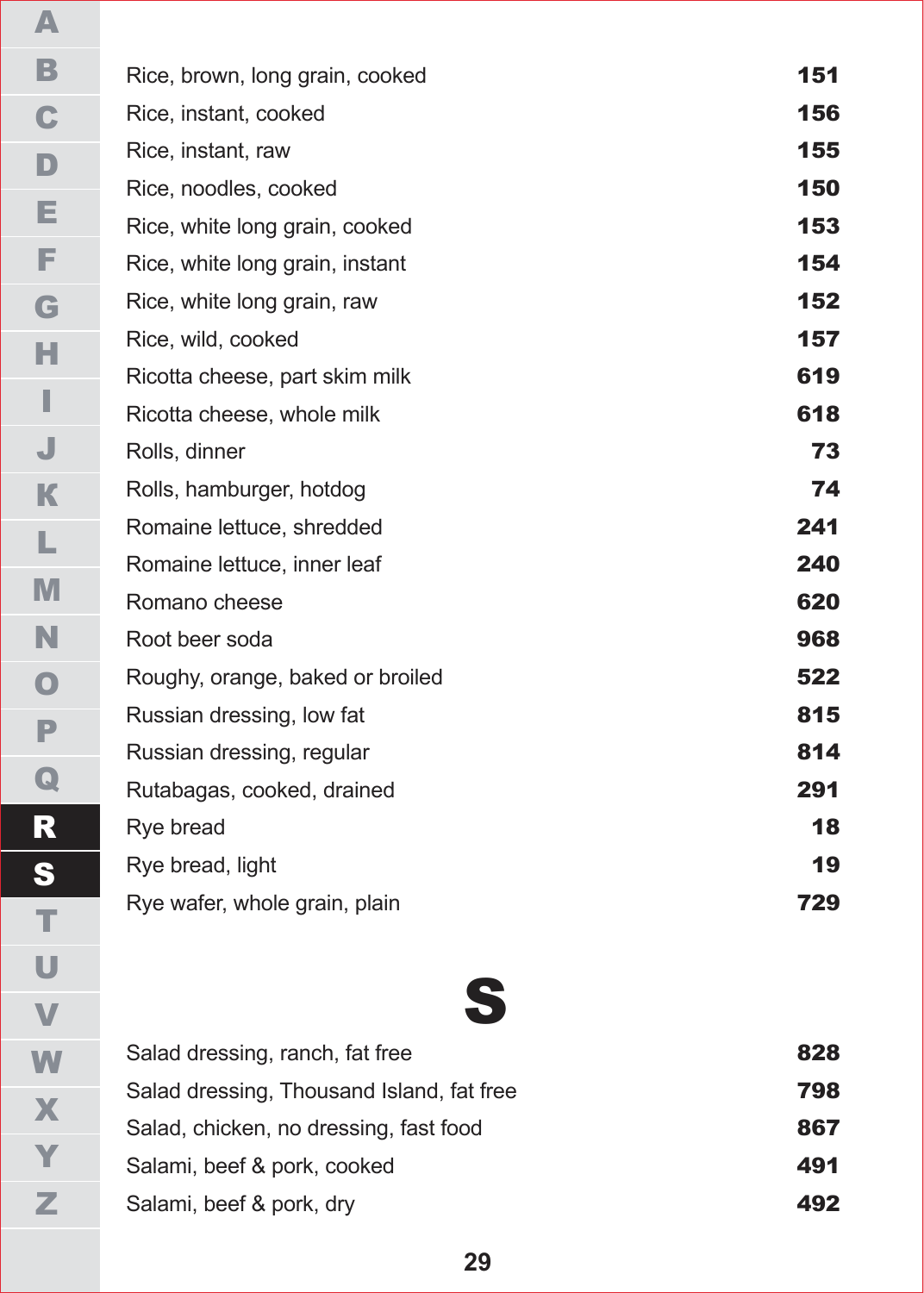| Salisbury steak entire, frozen                                   | 833 |
|------------------------------------------------------------------|-----|
| Salmon, baked or broiled                                         | 523 |
| Salmon, canned (pink), solids & liquid (include bones)           | 524 |
| Salmon, smoked                                                   | 525 |
| Salsa                                                            | 915 |
| Saltine cracker, square                                          | 730 |
| Sardine, Atlantic, canned in oil, drained solids (include bones) | 526 |
| Sauerkraut, canned                                               | 292 |
| Scallop, cooked, breaded, fried                                  | 527 |
| Scallop, steamed                                                 | 528 |
| Self rising flour                                                | 49  |
| Sesame seeds                                                     | 579 |
| Shake, chocolate, fast food                                      | 868 |
| Shake, vanilla, fast food                                        | 869 |
| Shallots, fresh                                                  | 295 |
| Sherbert ice cream                                               | 644 |
| Shortbread cookie, commercial, plain                             | 720 |
| Shortening, all purpose                                          | 927 |
| Shredded Wheat cereal                                            | 137 |
| Shrimp, breaded, fried                                           | 529 |
| Shrimp, breaded, fried, fast food                                | 870 |
| Shrimp, canned, drained solids                                   | 530 |
| Snack cake, chocolate, cream filled, frosting                    | 685 |
| Snack cake, chocolate, frosting, low fat                         | 686 |
| Snickers bar                                                     | 697 |
| Soup, cream of potato, condensed, canned, prep. w. milk          | 795 |
| Sour cream, fat free                                             | 631 |
| Sour cream, low fat                                              | 630 |
| Sour cream, regular                                              | 629 |
| Soy milk                                                         | 582 |
| Soy nuts, dry roasted                                            | 583 |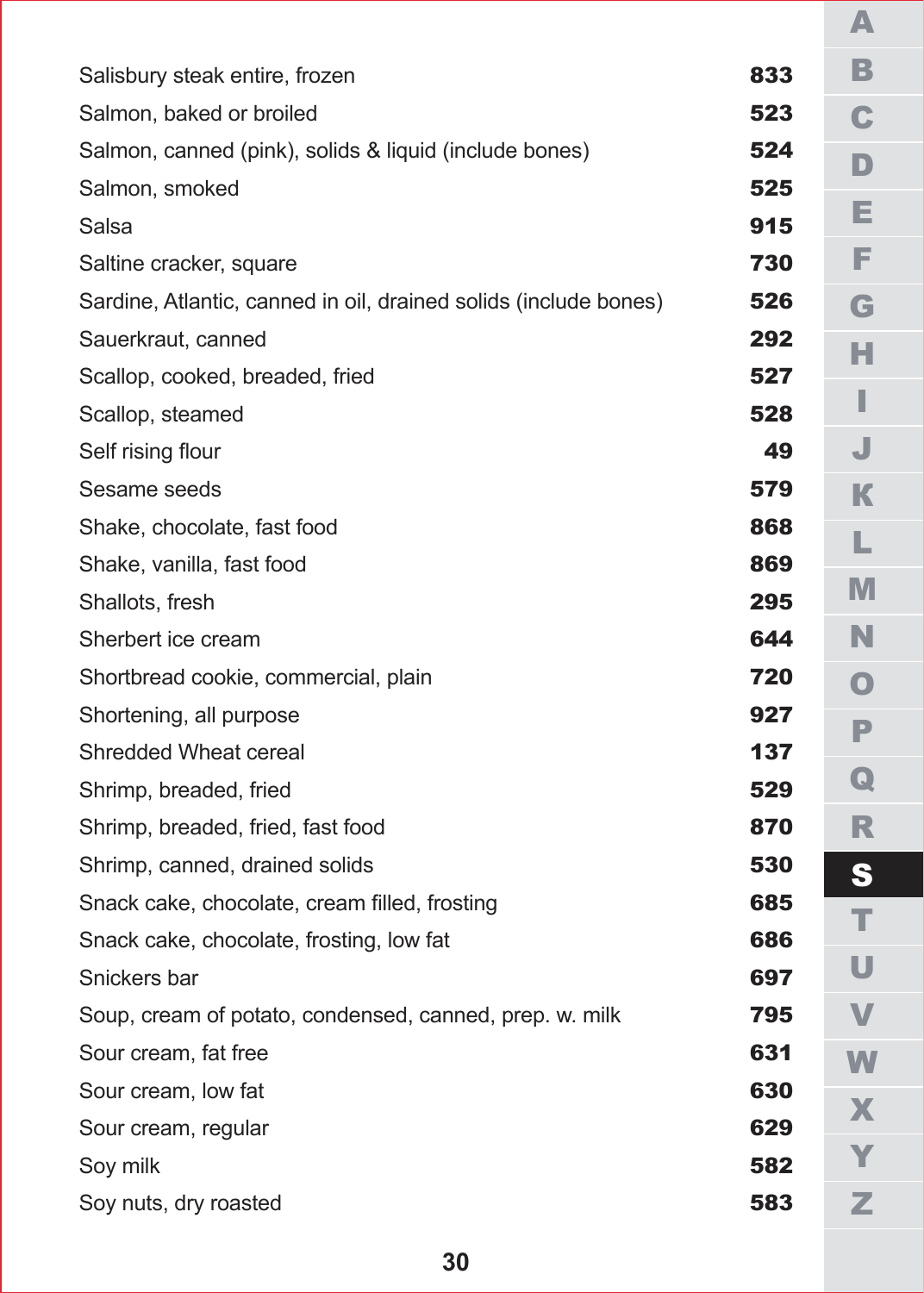| Soy sauce                                                              | 916 |
|------------------------------------------------------------------------|-----|
| Soy, Miso                                                              | 580 |
| Soybeans, dry, cooked                                                  | 581 |
| Soybeans, green, cooked, drained                                       | 296 |
| Spaghetti bolognese, frozen, Healthy Choice                            | 834 |
| Spaghetti pasta, whole wheat, cooked                                   | 149 |
| Spaghetti sauce                                                        | 917 |
| Special K cereal                                                       | 138 |
| Spinach soufflé, home-prepared                                         | 835 |
| Spinach, canned, drained                                               | 300 |
| Spinach, fresh                                                         | 297 |
| Spinach, fresh, cooked, drained                                        | 298 |
| Spinach, frozen, cooked, drained                                       | 299 |
| Squash, baked                                                          | 303 |
| Standard cracker, round or bite sized                                  | 731 |
| Strawberries, fresh, large                                             | 396 |
| Strawberries, fresh, medium                                            | 397 |
| Strawberries, frozen, sweetened, thawed                                | 398 |
| String cheese                                                          | 946 |
| Sub sandwich, cold cuts                                                | 928 |
| Sub sandwich, oil & vinegar, cheese, salami, ham, vegetable, fast food | 871 |
| Sub sandwich, roast beef, mayo, vegetable, fast food                   | 872 |
| Sub sandwich, tuna salad, mayo, lettuce, fast food                     | 873 |
| Sugar cookie, commercial                                               | 721 |
| Sugar cookie, dough, refrigerated                                      | 722 |
| Sugar cookie, recipe, margarine                                        | 723 |
| Summer sausage, cervelat, beef & pork                                  | 494 |
| Sundae, hot fudge, fast food                                           | 854 |
| Sunflower seeds, dry roasted, salt                                     | 586 |
| Sweet & sour chicken. canned                                           | 965 |
| Sweet 'n sour sauce                                                    | 918 |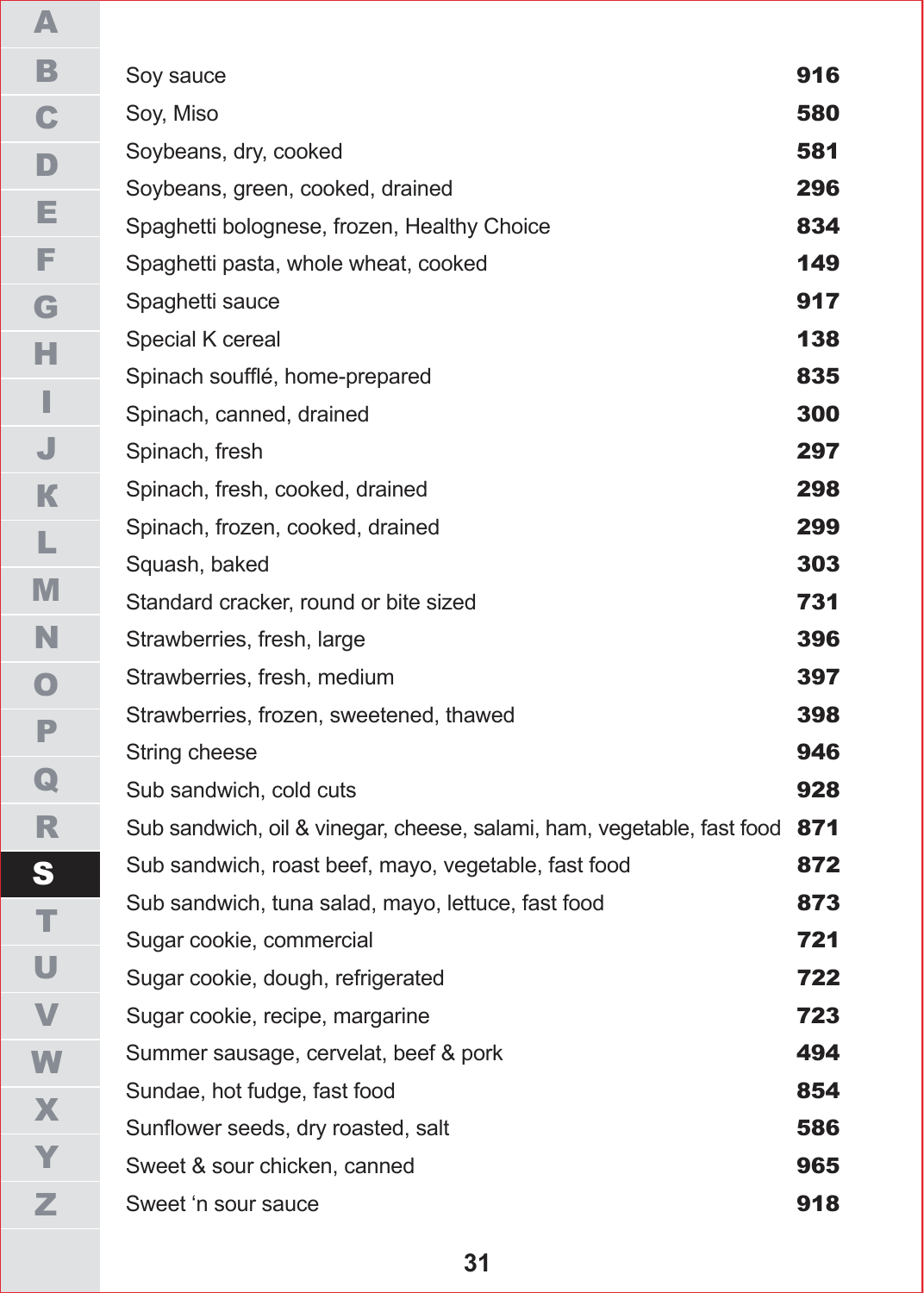| Sweet potato, baked with skin                                  | 305 |
|----------------------------------------------------------------|-----|
| Sweet potato, boiled without skin                              | 306 |
| Sweet potato, candied                                          | 307 |
| Sweet potato, canned, syrup pack, drained                      | 308 |
| Sweet rolls, cinnamon with raisins, commercial                 | 75  |
| Sweet rolls, cinnamon, refrigerated dough, baked with frosting | 76  |
| Swiss cheese                                                   | 621 |
| Swordfish, baked or broiled                                    | 531 |
|                                                                |     |

|            | 77  |                |
|------------|-----|----------------|
|            | 874 |                |
|            | 587 |                |
| Is & seeds | 399 |                |
|            | 78  |                |
| ned:       | 997 |                |
|            | 998 |                |
| ener       | 999 |                |
|            | 919 |                |
|            | 817 |                |
|            | 816 |                |
|            | 139 |                |
|            | 79  |                |
|            | 80  |                |
|            | 792 |                |
|            | 793 | $\overline{a}$ |
|            | 584 |                |
|            | 585 |                |
|            | 313 |                |
|            | 890 |                |

| Taco shell, baked                                  | 77  |
|----------------------------------------------------|-----|
| Taco, beef                                         | 874 |
| Tahini                                             | 587 |
| Tangerines mandarins, fresh, without peels & seeds | 399 |
| Tapioca, pearl, dry                                | 78  |
| Tea, instant, powder, prepared, unsweetened        | 997 |
| Tea, lemon flavor, sweetened                       | 998 |
| Tea, lemon flavor, sweetened with sweetener        | 999 |
| Teriyaki sauce                                     | 919 |
| Thousand Island dressing, low fat                  | 817 |
| Thousand Island dressing, regular                  | 816 |
| Toasted Oatmeal, Quaker, Honey Nut                 |     |
| Toaster pastries, fruit                            | 79  |
| Toaster pastries, low fat                          | 80  |
| Toaster pastry, pop tarts, frosted                 | 792 |
| Toaster pastry, pop tarts, fruit                   |     |
| Tofu, firm                                         | 584 |
| Tofu, soft                                         | 585 |
| Tomato juice, canned, salt                         | 313 |
| Tomato soup, condensed, prep. w. water             | 890 |

А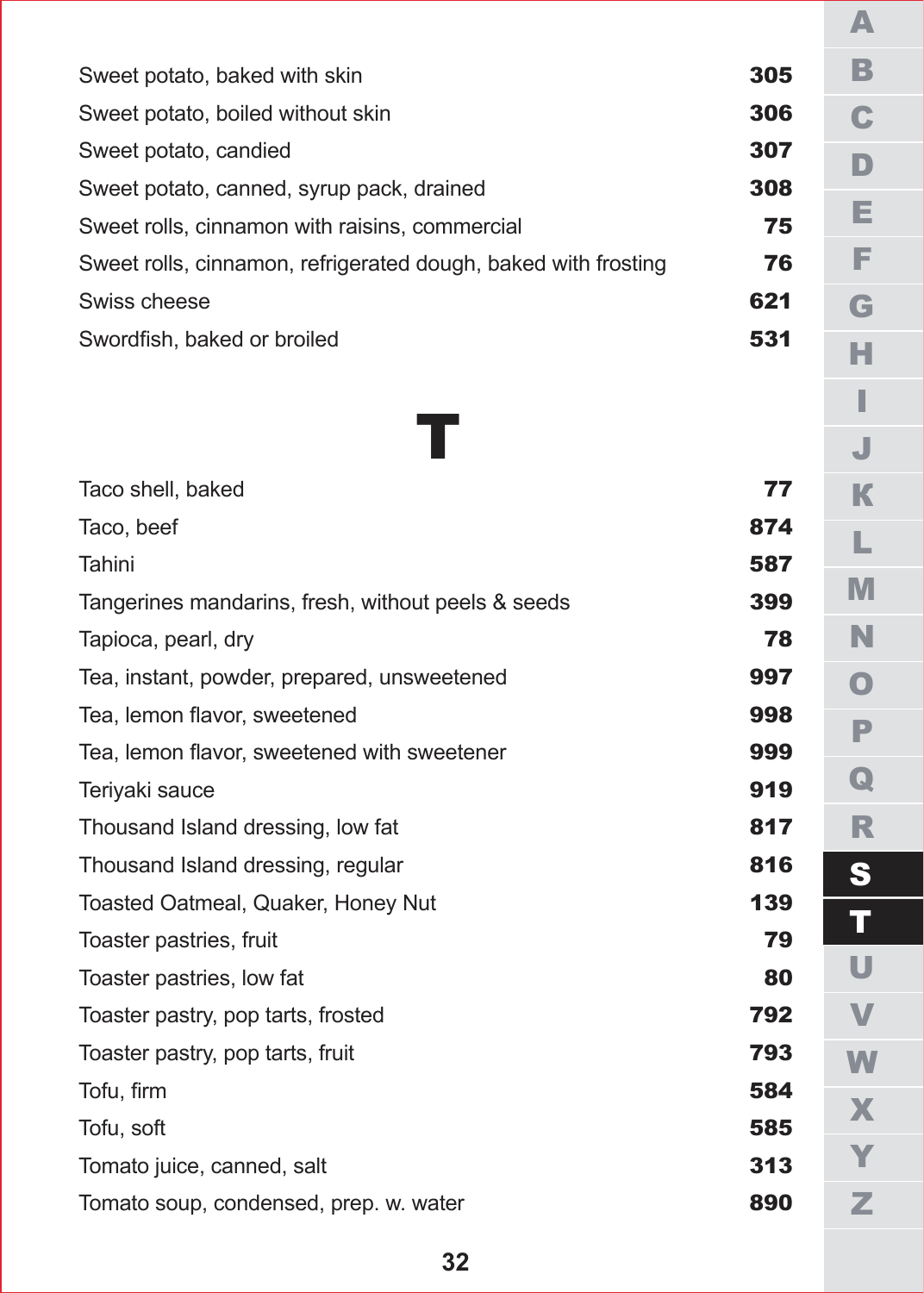| Tomato soup, condensed, prep. w. whole milk                            | 881 |
|------------------------------------------------------------------------|-----|
| Tomato, canned                                                         | 311 |
| Tomato, cherry                                                         | 310 |
| Tomato, fresh                                                          | 309 |
| Tomato, paste, canned                                                  | 314 |
| Tomato, sauce, canned                                                  | 315 |
| Tomato, stewed, canned                                                 | 316 |
| Tomato, sundries, plain                                                | 312 |
| Tortellini, pasta with cheese filling, frozen                          | 836 |
| Tortilla chips, baked                                                  | 760 |
| Tortilla chips, nacho, low fat                                         | 762 |
| Tortilla chips, nacho, regular                                         | 761 |
| Tortilla chips, plain, regular                                         | 759 |
| Tortilla wrap, corn                                                    | 81  |
| Tortilla wrap, flour                                                   | 82  |
| Total, Whole grain cereal                                              | 140 |
| Trout, baked or broiled                                                | 532 |
| Tuna canned, drained solids, oil pack, chunk light                     | 534 |
| Tuna canned, drained solids, water pack, chunk light                   | 535 |
| Tuna canned, drained solids, water pack, solid white                   | 536 |
| Tuna salad, light tuna in oil, pickle relish, mayo type salad dressing | 537 |
| Tuna, baked or broiled                                                 | 533 |
| Turkey gravy, canned                                                   | 924 |
| Turkey, breast, meat & skin, roasted                                   | 452 |
| Turkey, dark meat, meat & skin, roasted                                | 453 |
| Turkey, giblets, simmered                                              | 454 |
| Turkey, ground, cooked                                                 | 455 |
| Turkey, light & dark meat, diced, seasoned                             | 456 |
| Turkey, light meat, meat & skin, roasted                               | 457 |
| Turkey, light meat, meat only, roasted                                 | 458 |
| Turkey, patties, breaded or battered, fried                            | 459 |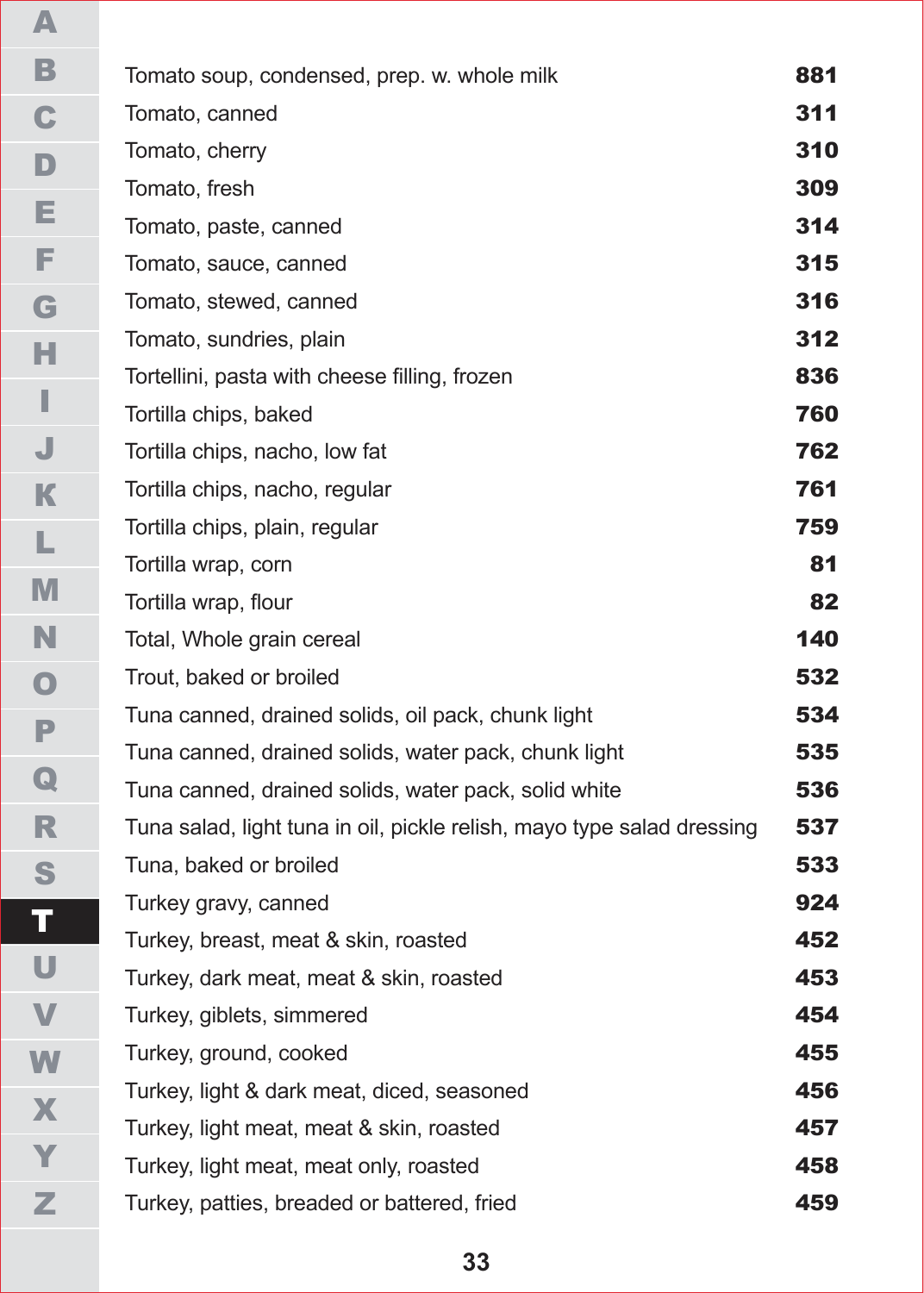| Turkey, white, deli cut                | 496 |
|----------------------------------------|-----|
| Turnip greens, fresh, cooked, drained  | 318 |
| Turnip greens, frozen, cooked, drained | 319 |
| Turnips, cooked, cubed                 | 317 |

## V

| Vanilla extract                                      | 948 |
|------------------------------------------------------|-----|
| Vanilla wafer cookie, low fat                        | 724 |
| Veal, cutlet, braised, lean & fat                    | 472 |
| Veal, cutlet, breaded, cooked, lean & fat            | 473 |
| Vegetable beef soup, condensed, prep. w. water       | 891 |
| Vegetable juice, cocktail, canned                    | 320 |
| Vegetable soup, ready to serve, low fat, low salt    | 902 |
| Vegetable Vegetarian soup, condensed, prep. w. water | 892 |
| Vegetable, beef soup, ready to serve, chunky         | 895 |
| Vegetables, mixed, canned, drained                   | 321 |
| Vegetables, mixed, frozen, cooked, drained           | 322 |
| Vegetarian burger patty, frozen, Morningstar farms   | 830 |
| Venison, Ioin, cooked, broiled, lean                 | 474 |
| Venison, top round, cooked, broiled, lean            | 475 |
| Vienna sausage                                       | 495 |
| Vinegar, cider                                       | 949 |
| Vinegar, distilled                                   | 950 |
|                                                      |     |

| Waffles, plain, frozen, toasted | 84  |
|---------------------------------|-----|
| Waffles, plain, low fat         | 85  |
| Waffles, plain, recipe          | 83  |
| Walleye, Pike                   | 538 |
| Walnuts, chopped                | 588 |
| Water chestnuts, canned         | 323 |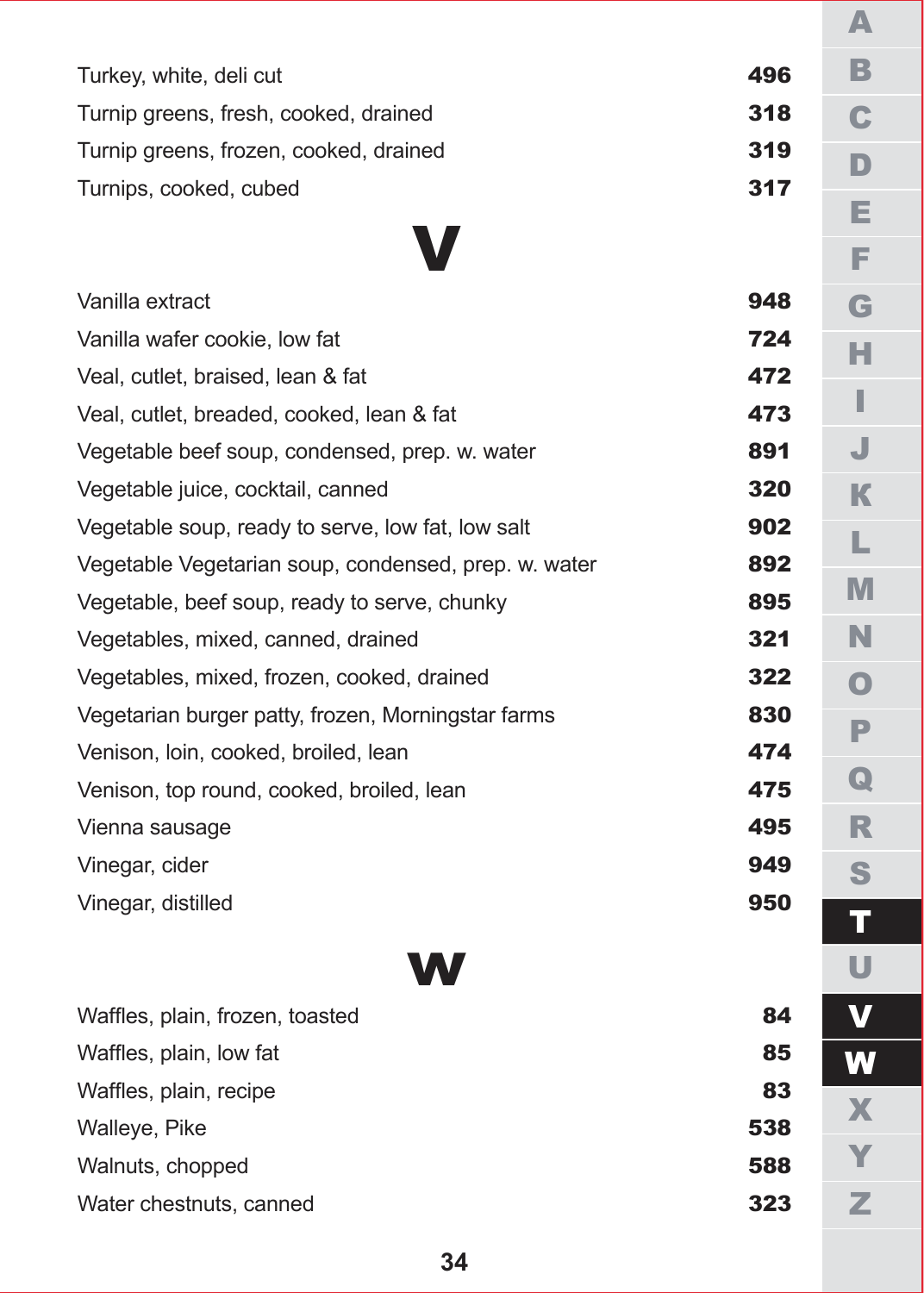| Watermelon, fresh, wedge           | 400 |
|------------------------------------|-----|
| Wheat bread, light                 | 21  |
| Wheat flour, all purpose           | 50  |
| Wheat thins crackers               | 733 |
| Whites cereal                      | 141 |
| Whipped cream topping, pressurized | 947 |
| Whipping cream, unwhipped          | 627 |
| Whipping cream, unwhipped, low fat | 628 |
| White bread                        | 22  |
| White bread, light                 | 24  |
| White bread, soft crumbs           | 23  |
| White sugar, granulated            | 765 |
| Whole wheat bread                  | 25  |
| Whole wheat crackers               | 734 |
| Wine, red                          | 957 |
| Wine, rose/blush                   | 958 |
| Wine, white                        | 959 |
| Worcestershire sauce               | 920 |
|                                    |     |

# Y

|                         | Yam, cooked, broiled, drained, or baked | 324 |
|-------------------------|-----------------------------------------|-----|
| Yeast, dry, active      |                                         | 951 |
|                         | Yoghurt, fruit flavored, low fat        | 662 |
|                         | Yoghurt, fruit flavored, non fat        | 664 |
| Yoghurt, plain, low fat |                                         | 663 |
| Yoghurt, plain, nonfat  |                                         | 665 |
| Yoghurt, plain, regular |                                         | 666 |
|                         | Yoghurt, vanilla or lemon, low fat      | 667 |
| Yogurt & juice blend    |                                         | 661 |
|                         | Yogurt, soft serve, chocolate           | 637 |
|                         | Yogurt, soft serve, vanilla             | 638 |
|                         |                                         |     |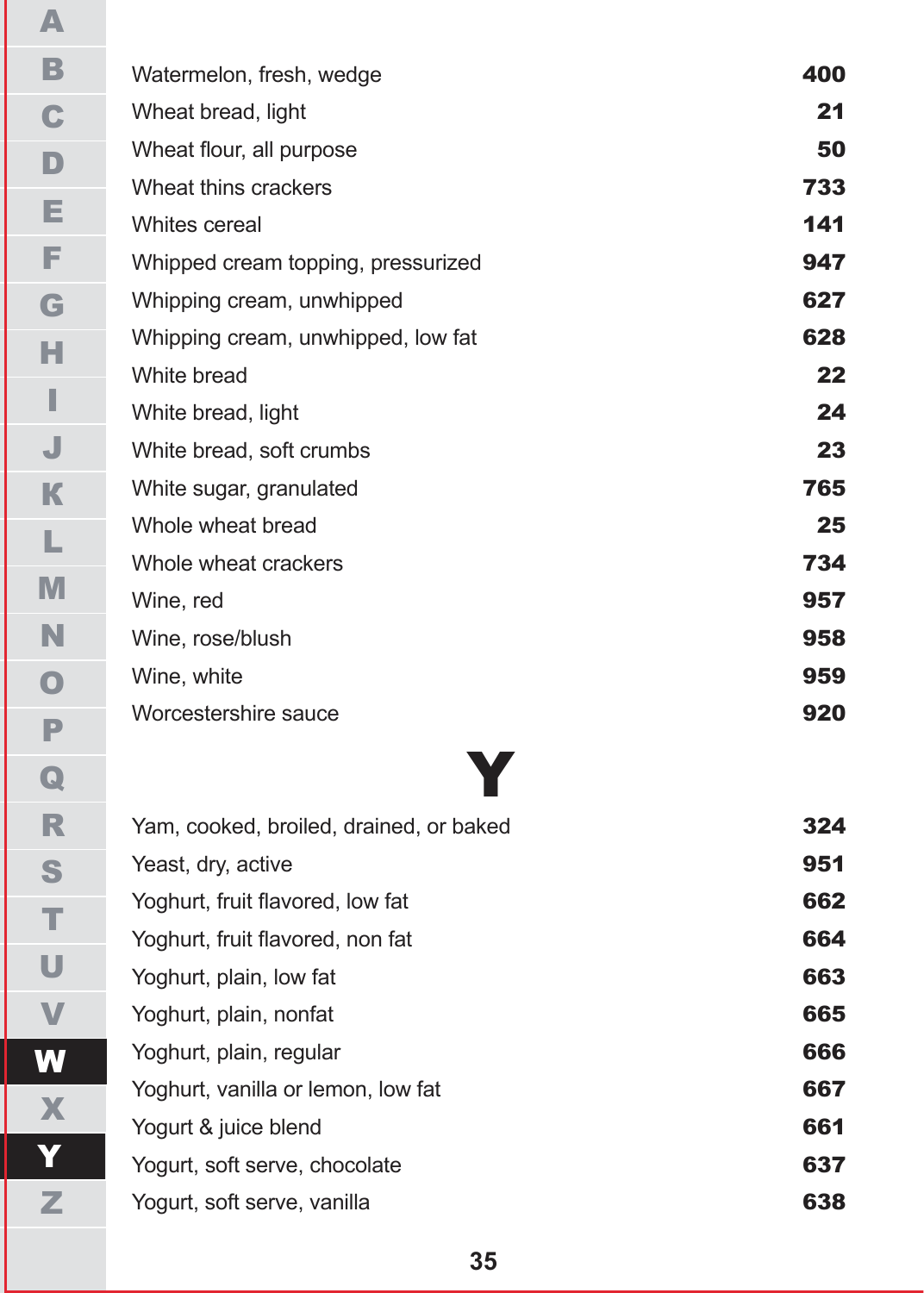| Zucchini, cooked, drained | 302 |  |
|---------------------------|-----|--|
| Zucchini, fresh           | 301 |  |